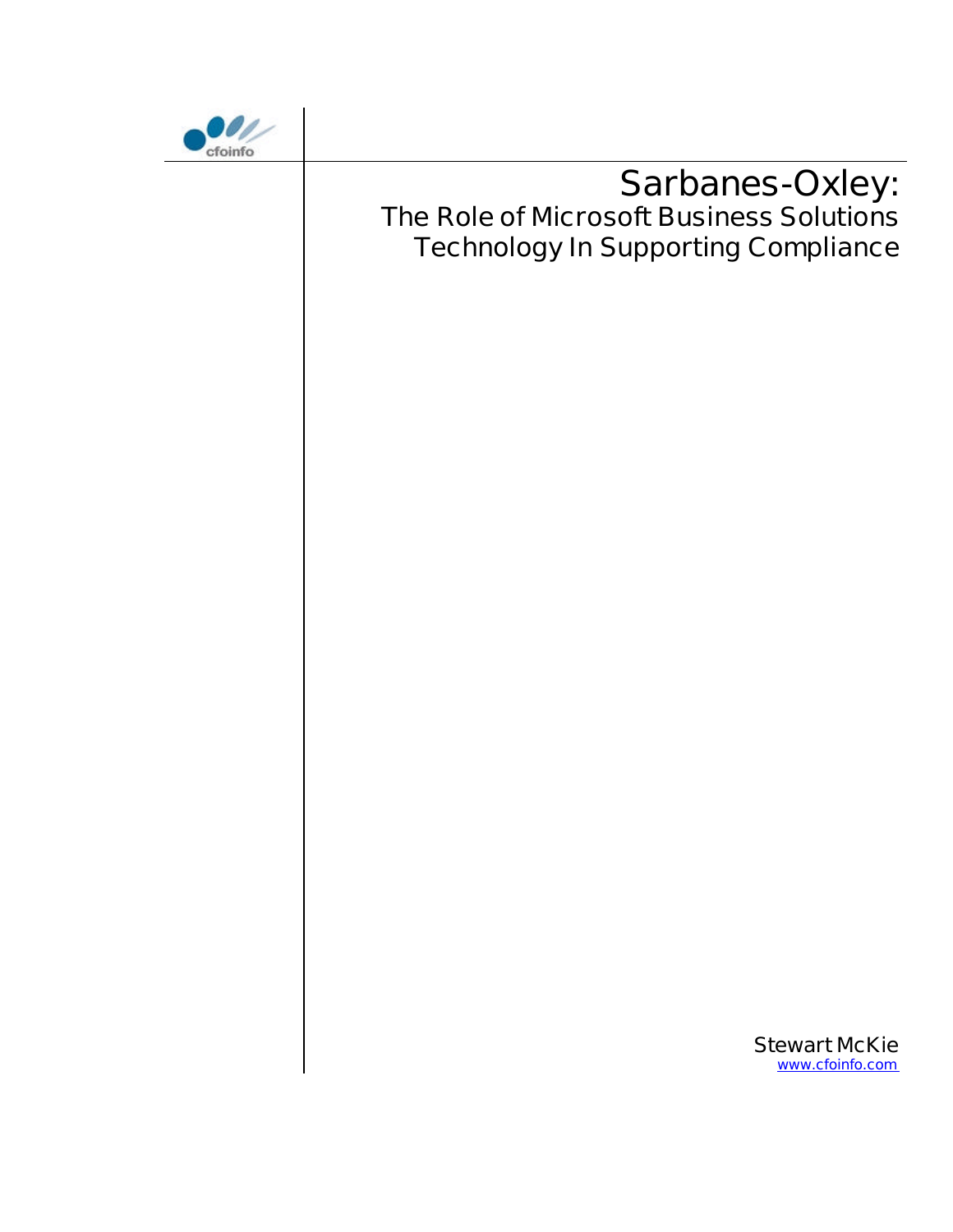# **Notices**

#### **Copyright**

© Stewart McKie ("the author"), 2004. All rights reserved.

Complying with all applicable copyright laws is the responsibility of the user. Without limiting the rights under copyright, no part of this document may be reproduced, stored in, or introduced into a retrieval system, or transm itted in any form or by any means (electronic, mechanical, photocopying, recording, or otherwise), or for any purpose, without the express written permission of the author.

Several references have been made with permission of the copyright owners. These are listed in the References section of the document.

#### **Trademarks**

Complying with all applicable copyright laws is the responsibility of the user. Without limiting the rights under copyright, no part of this document may be reproduced, stored in or introduced into a retrieval system, or transmitted in any form or by any means (electronic, mechanical, photocopying, recording, or otherwise), or for any purpose, without the express written permission of Microsoft Corporation.

Microsoft may have patents, patent applications, trademarks, copyrights, or other intellectual property rights covering subject matter in this document. Except as expressly provided in any written license agreement from Microsoft, the furnishing of this document does not give you any license to these patents, trademarks, copyrights, or other intellectual property.

? 2004 Microsoft Corporation. All rights reserved.

Microsoft, Axapta, FRx, Great Plains, Navision, Power Point, and Visio are either registered trademarks or trademarks of Microsoft Corporation, Great Plains Software, Inc., FRx Software Corporation, or Microsoft Business Solutions ApS or their affiliates in the United States and/or other countries. Great Plains Software, Inc., FRx Software Corporation, and Microsoft Business Solutions ApS are subsidiaries of Microsoft Corporation in the United States and/or other countries.

The names of actual companies and products mentioned herein may be the trademarks of their respective owners.

Sponsorship

**This paper was sponsored by Microsoft Business Solutions but the views expressed are those of the author and not of Microsoft Business Solutions. This paper is for informational purposes only. MICROSOFT MAKES NO WARRANTIES, EXPRESS, IMPLIED OR STATUTORY, AS TO THE INFORMATION IN THIS DOCUMENT.**

#### Disclaimer

The information contained in this document represents the current view of the author on the issues discussed as of the date of publication. But the author cannot guarantee the accuracy of any information presented afte r the date of publication. This paper is for informational purposes only. THE AUTHOR MAKES NO WARRANTIES, EXPRESS OR IMPLIED, IN THIS SUMMARY.

This paper is not intended as legal, financial or audit advice. Speak to your compliance experts (including lawyers and auditors) about how Sarbanes-Oxley affects your business and what steps you need to take to comply.

#### **Web Linking**

You may link to this content from your website using the following link:

#### http://www.cfoinfo.com/papers/sarbox\_mbs.pdf

You may not host the content file on your site or otherwise copy it as a whole or in part for use on your site without the written permission of the author.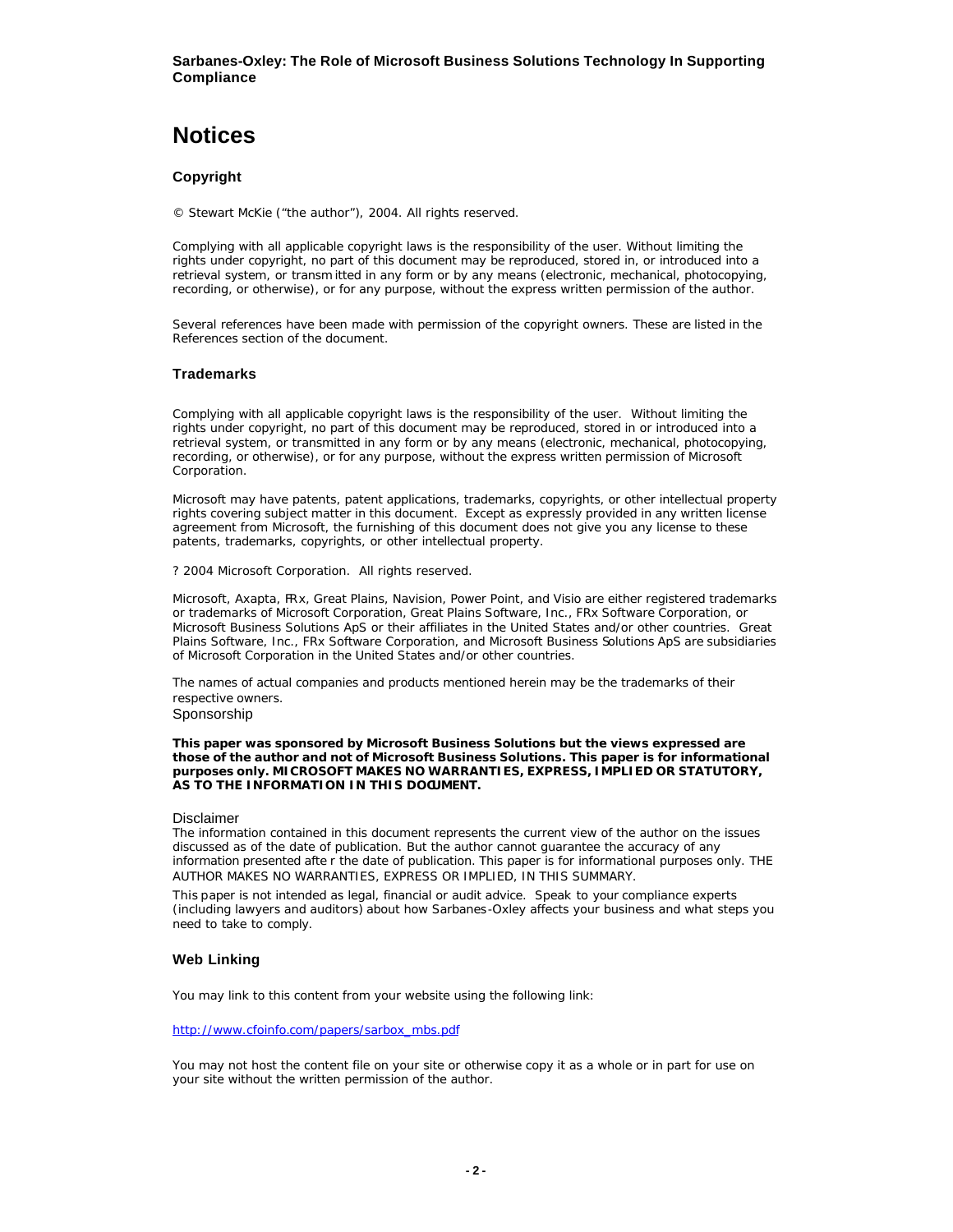# **Contents**

| Sponsorship This paper was sponsored by Microsoft Business Solutions but the<br>views expressed are those of the author and not of Microsoft Business |     |
|-------------------------------------------------------------------------------------------------------------------------------------------------------|-----|
| Solutions. This paper is for informational purposes only. MICROSOFT MAKES<br>NO WARRANTIES, EXPRESS, IMPLIED OR STATUTORY, AS TO THE                  |     |
|                                                                                                                                                       |     |
|                                                                                                                                                       |     |
|                                                                                                                                                       |     |
|                                                                                                                                                       |     |
|                                                                                                                                                       |     |
|                                                                                                                                                       |     |
|                                                                                                                                                       |     |
|                                                                                                                                                       |     |
|                                                                                                                                                       |     |
|                                                                                                                                                       |     |
|                                                                                                                                                       |     |
|                                                                                                                                                       |     |
|                                                                                                                                                       |     |
|                                                                                                                                                       |     |
|                                                                                                                                                       |     |
|                                                                                                                                                       |     |
|                                                                                                                                                       |     |
|                                                                                                                                                       |     |
|                                                                                                                                                       |     |
|                                                                                                                                                       |     |
|                                                                                                                                                       |     |
|                                                                                                                                                       |     |
|                                                                                                                                                       |     |
| Table 1: Microsoft Business Solutions for Analytics and Section 404 Compliance  17                                                                    |     |
| Table 2: Microsoft Business Solutions for Financial Management and Section 404 Compliance 19                                                          |     |
|                                                                                                                                                       |     |
|                                                                                                                                                       |     |
| PART 3: SARBANES-OXLEY AND THE MICROSOFT OFFICE SOLUTION                                                                                              |     |
|                                                                                                                                                       |     |
|                                                                                                                                                       |     |
|                                                                                                                                                       |     |
| <b>REFERENCES</b>                                                                                                                                     | .25 |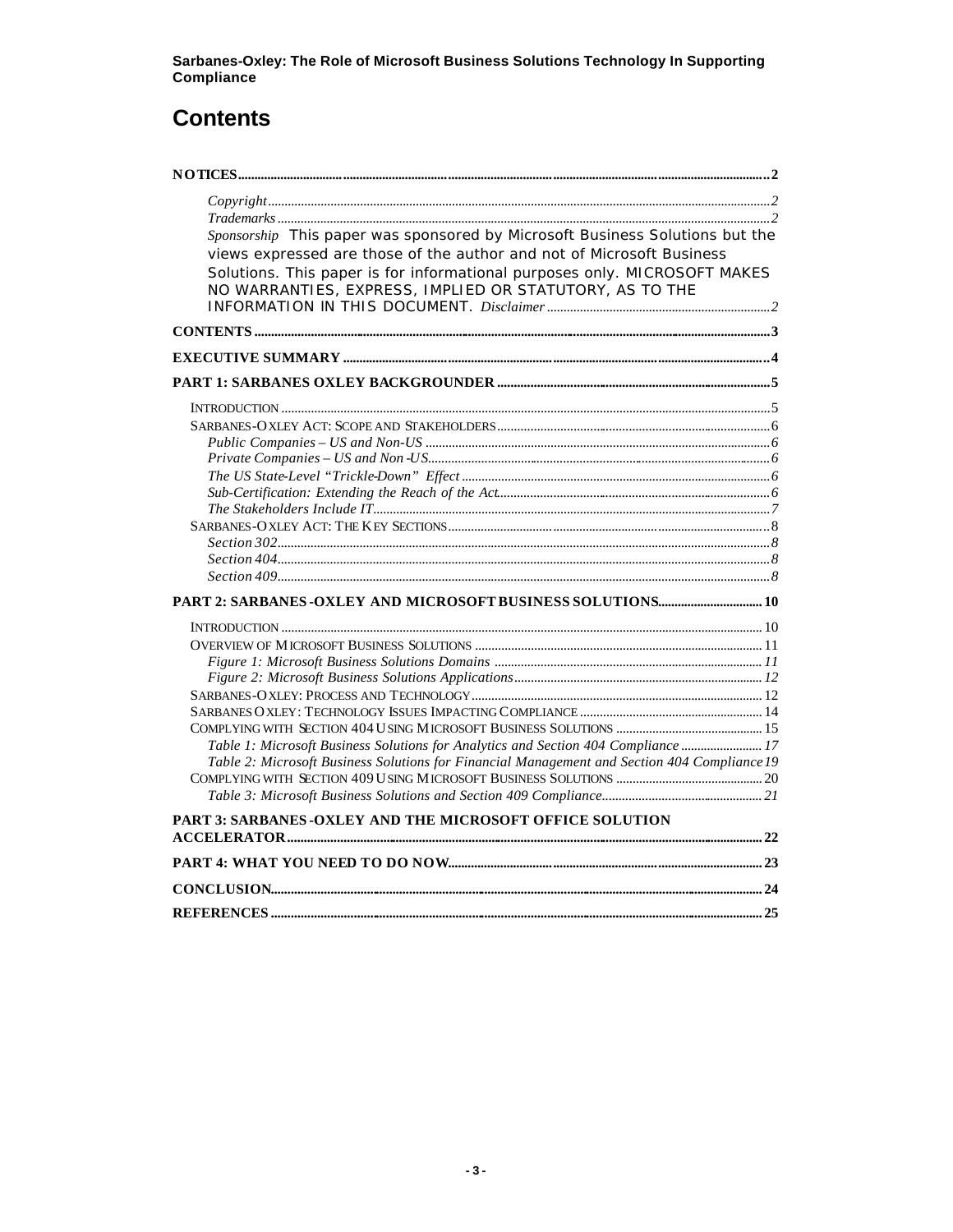# **Executive Summary**

The Sarbanes-Oxley Act of 2002 kicks off a new era of improved corporate governance. The Act will impact a wide range of businesses, both public and private and operating inside and outside the USA. In the USA Sarbanes-Oxley has federal and state -level implications and the penalties for non-compliance could impact both executive and middle-management due to the trickle-down effect of sub-certification.

From a technology perspective, three key sections in the Act are sections 302, 404 and 409.

- Section 302 requires officers to certify annual or quarterly reports submitted to the SEC (or be subject to penalties defined in section 906)
- Section 404 requires the production of a new kind of report validating the internal controls over the financial reporting process
- Section 409 requires improved notification of material events to the marketplace that may impact the financial results of the business

Section 302 compliance is already in force. However, avoiding section 906 penalties is likely to depend on implementing the kinds of activities recommended to ensure compliance with sections 404 and 409. So even though there is still time to comply with 404 and 409, it makes sense to get to grips with their implications earlier rather than later.

Delivering compliance with Sarbanes-Oxley demands the attention of executive, finance and IT managers and is as much about process as technology. But technology, especially business management applications, has a major role to play in providing a foundation for compliance experts, such as accounting firms, who are supporting or delivering compliance with sections 404 and 409.

Microsoft Business Solutions for Analytics and for Financial Management can help provide a solid foundation for compliance experts to advise companies on compliance with Sarbanes-Oxley. The business management applications provided by Microsoft Business Solutions, individually and in combination, support the kinds of process controls demanded by section 404 and can uncover the types of material events covered by section 409.

However Microsoft Business Solutions alone can't deliver Sarbanes-Oxley compliance. Other Microsoft tools, including the Microsoft® Office Solution Accelerator for Sarbanes-Oxley can help organizations facilitate compliance initiatives related to sections 302 and 404 of the Sarbanes-Oxley Act. And Microsoft partners can help by providing add-on or custom software and to provide or assist compliance specialists. Compliance with Sarbanes-Oxley is a challenge, but Microsoft Business Solutions is committed to work with both its customers and business partners to play its part in supporting a new era of business integrity.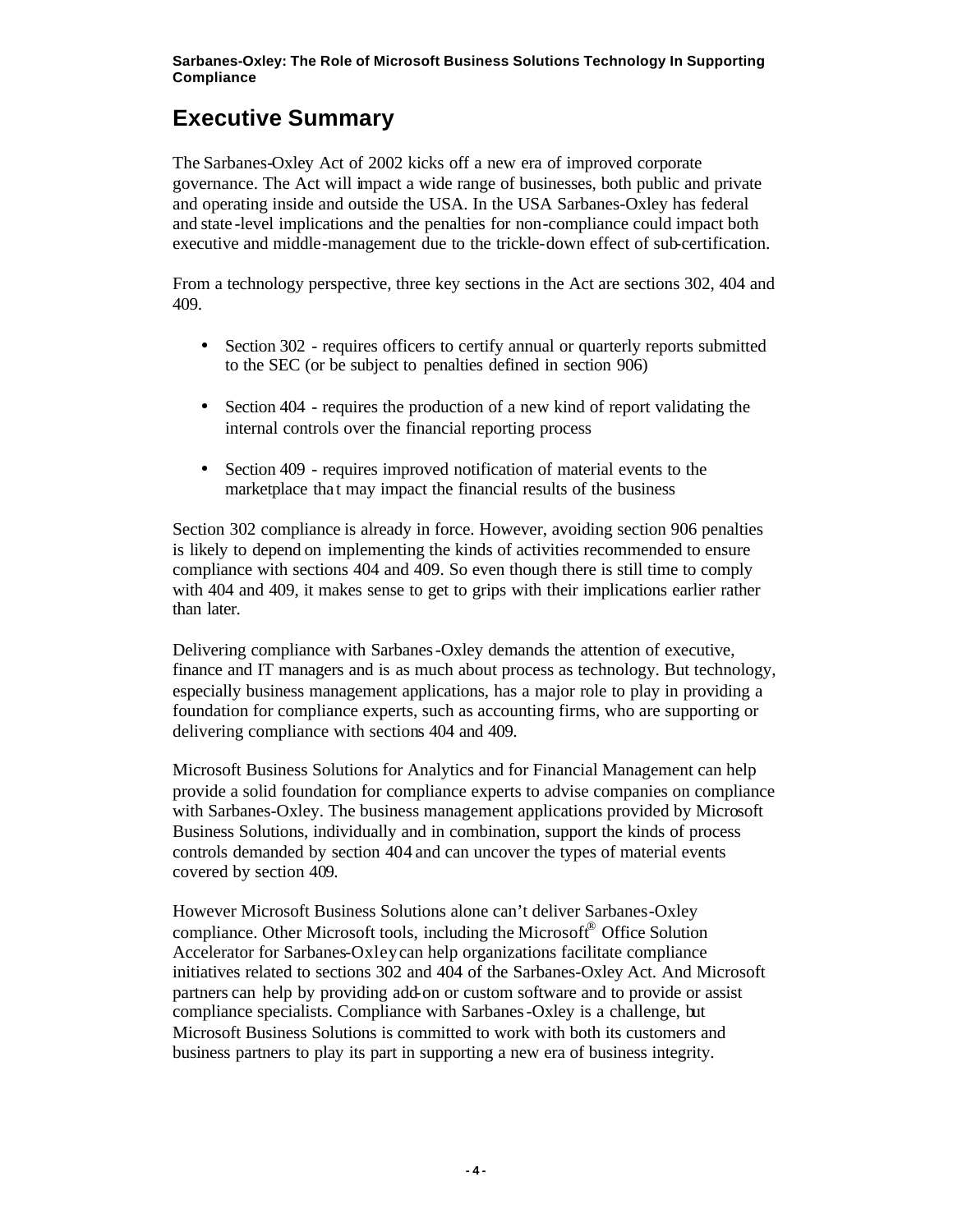# **PART 1: Sarbanes Oxley Backgrounder**

## *Introduction*

Business just got a wake-up call. The Sarbanes-Oxley Act of 2002 ("Sarbanes-Oxley", "the Act") has called a halt to corporate mismanagement and fraud. The Act will impact many businesses - whether if they are public or private, or based in the USA or outside the USA. And it will put additional responsibilities onto many middle managers, not just those at the top.

Sarbanes-Oxley, officially the US Public Company Accounting Reform and Investor Protection Act of 2002, became law in July 2002. Triggered by the Enron, WorldCom and other accounting scandals, the Act is focused on restoring investor trust and confidence in the integrity of US capital markets by enforcing higher standards of corporate governance.

In fact Sarbanes-Oxley is only one of a number of initiatives taking place globally to improve corporate governance. The Basel II initiative, due for implementation in 2006, will impose a new operational risk management framework on G10 nation banks and financial services companies. And the International Accounting Standards (IAS) body is also working on a number of new and revised standards to ensure better financial reporting in an international context.

Sarbanes-Oxley, Basel II, IAS and other initiatives all have a part to play in the improvement of corporate governance. But these new regulatory controls place a burden on organizations worldwide. And all of these organizations will expect their existing and future technology investments to help shoulder this burden. Microsoft Business Solutions can provide a range of applications, tools and services to support small to medium sized businesses (SMBs) in their compliance with Sarbanes-Oxley.

The objective of this paper is to clarify the scope and key requirements of the Sarbanes-Oxley Act from a business applications perspective , to relate these to Microsoft Business Solutions and to suggest how your business can better prepare for compliance with the Act. The content will be of interest to executive and operational managers, especially managers in IT and finance.

In particular, the paper focuses on how a range of Microsoft Business Solutions applications will help your compliance experts advise you on what your business must do to comply with sections 404 and 409 of the Act to deliver improved corporate governance for the benefit of both your internal and external business stakeholders.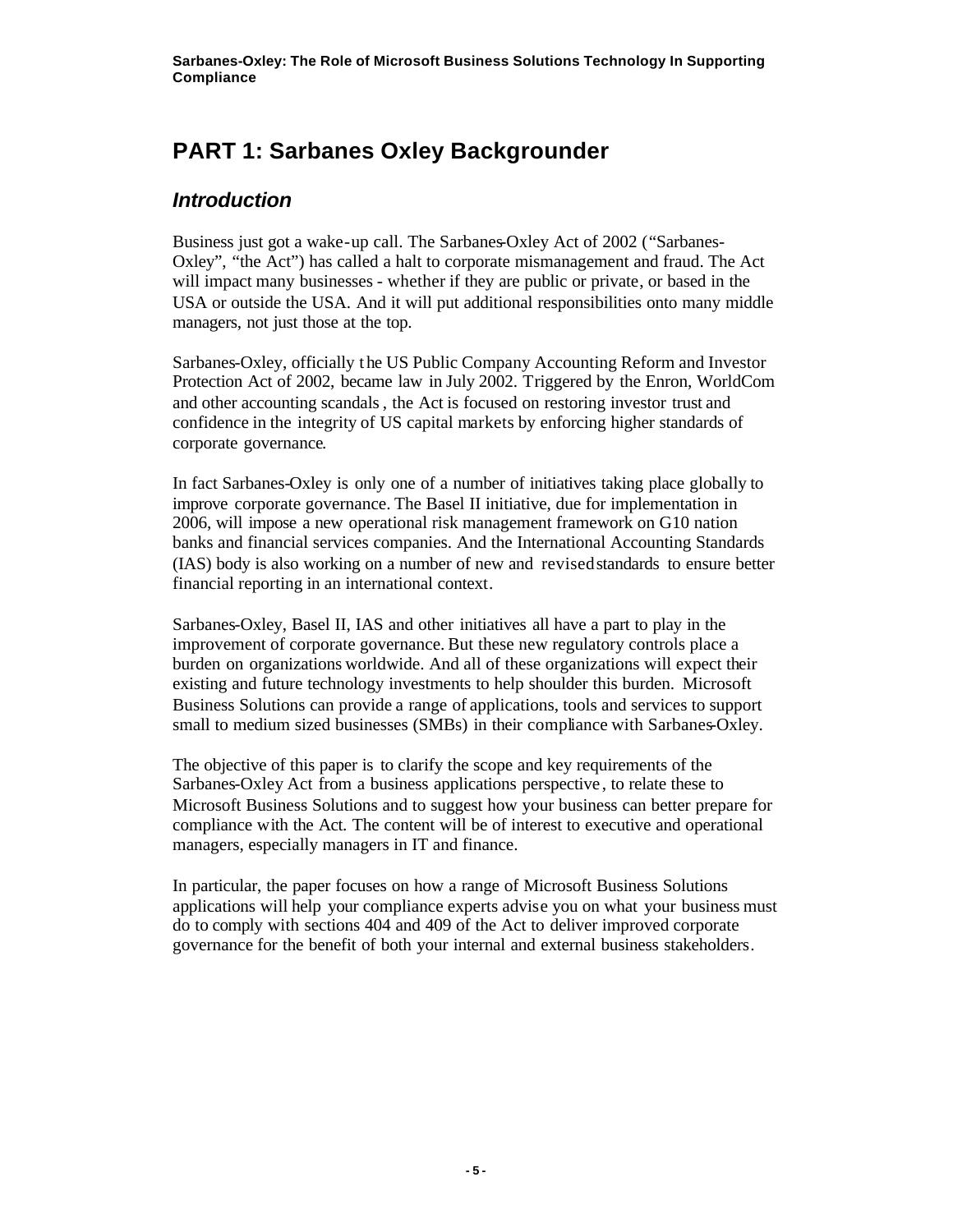## *Sarbanes-Oxley Act: Scope and Stakeholders*

The primary focus of the Sarbanes-Oxley Act is US public companies, meaning corporate issuers of securities registered under the Securities Exchange Act. And much of the burden of responsibility for compliance is placed on company officers. But the scope of the Act and the range of stakeholders involved are much wider.

### **Public Companies – US and Non-US**

There are thousands of US public companies registered with the Securities and Exchange Commission (SEC). But included within the scope of the Act are a number of non-US companies operating in the United States. In December 2002, 1319 non-US companies from 59 countries were registered with the SEC, including 451 that were listed on the NYSE and 262 listed on the NASDAQ [1]. The scope of the Act also extends to the subsidiaries of these US and non-US public companies, which is likely to encompass many thousands more businesses worldwide.

## **Private Companies – US and Non-US**

The Act also has implications for US and non-US private companies that may go public in the future by listing on a US stock exchange and for any private company, anywhere that has a significant business partner relationship with US-listed public companies. These businesses must either prepare for compliance in the future or consider how the Act impacts their relationships with current or future business partners who are mandated to comply.

### **The US State-Level "Trickle-Down" Effect**

There is also a strong likelihood that many US states will attempt to enact their own versions of the kind of corporate governance mandated by Sarbanes-Oxley. This could impact any company that does business in that state. The Pennsylvania House of Representatives released its proposed Pension and Investor Protection Package shortly after Sarbanes-Oxley was enacted And the State of California has already modified some state codes that govern accounting and auditing to reflect the spirit and intent of the Act. This "trickle -down" effect of Sarbanes-Oxley is certain to mean that a significantly larger number of businesses beyond US public companies will need to consider their compliance obligations because of new state -level legislation.

### **Sub-Certification: Extending the Reach of the Act**

Section 302 of the Act requires executive and finance officers to personally certify the validity of specific company reports and section 906 imposes criminal penalties for false declarations relating to these certifications. And there is no doubt that the Act has teeth. Only a year after the Act became law, some 250 investigations have resulted in 25 CEO convictions.

But it's not just CEOs and CFOs who may be liable to penalties, because section 302 recommends the use of "sub-certification" as an integral part of the certification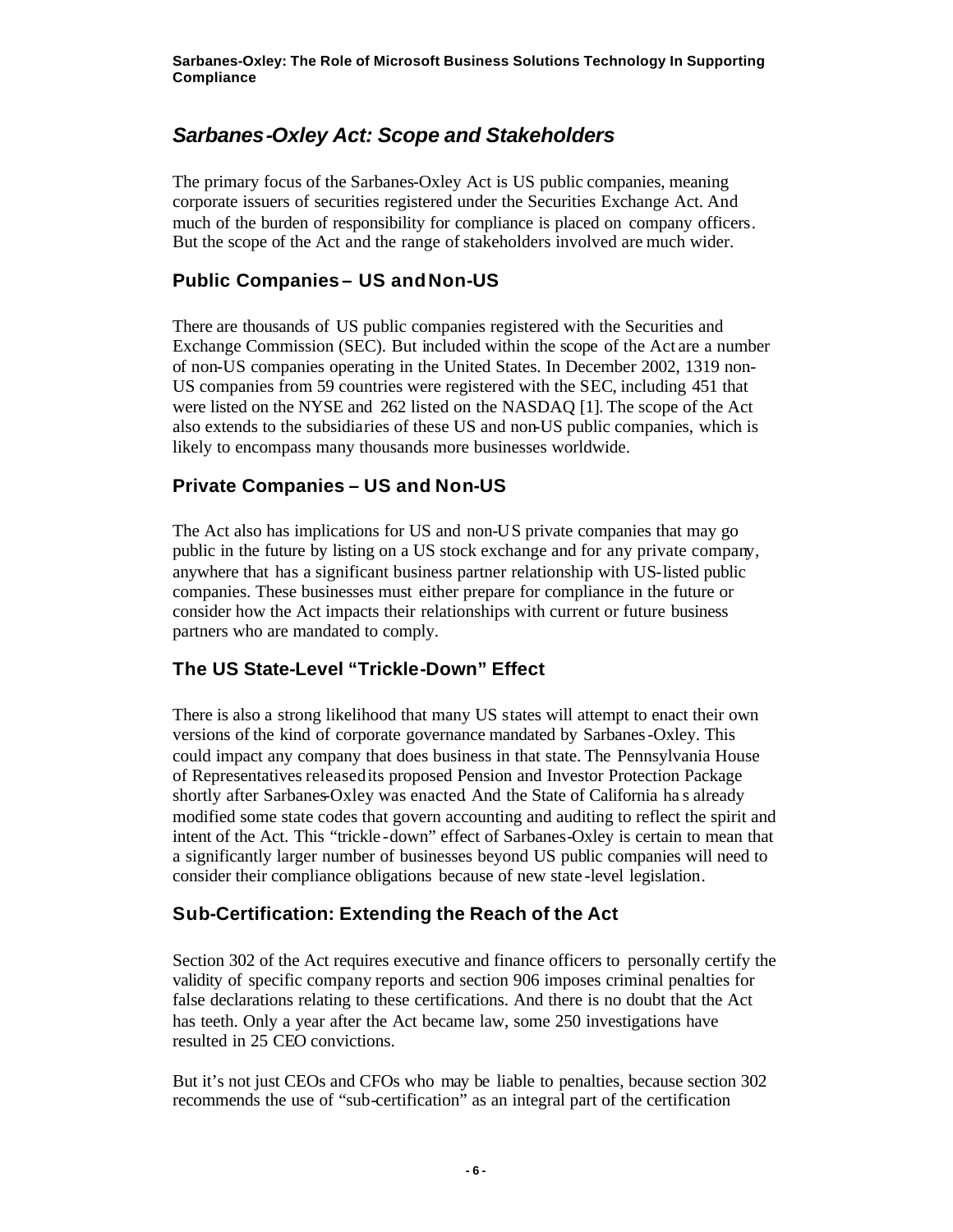process. In fact, a June 2003 survey by the Association for Financial Professionals (AFP) indicated that "roughly one-third of financial professionals who provide information used in their companies reports to the SEC are asked to "sub certify" the documents by signing an affidavit." Sub-certification means that middle managers could also get caught in the certification-penalty net if those higher up in the business are penalized.

### **The Stakeholders Include IT**

Delivering Sarbanes-Oxley compliance is a company-wide responsibility. But the certification process mandated by section 302 is intended to ensure that the tone will be set from the top. Undoubtedly much of the actual compliance burden will fall on the finance department but shouldering this burden will depend heavily on support from IT. This is because IT is typically a co-owner of the management systems that support many of the business processes on which compliance depends. Consequently IT management is another key stakeholder in the overall compliance effort.

Sarbanes-Oxley affects both public and private companies, in the USA and elsewhere. For any businesses operating in the USA, the Act may have both federal and statelevel implications. The Act can penalize individual corporate officers directly but the increasing use of sub-certification means that middle managers could also suffer from non-compliance. And any compliance effort is certain to involve executive management, finance and IT stakeholders.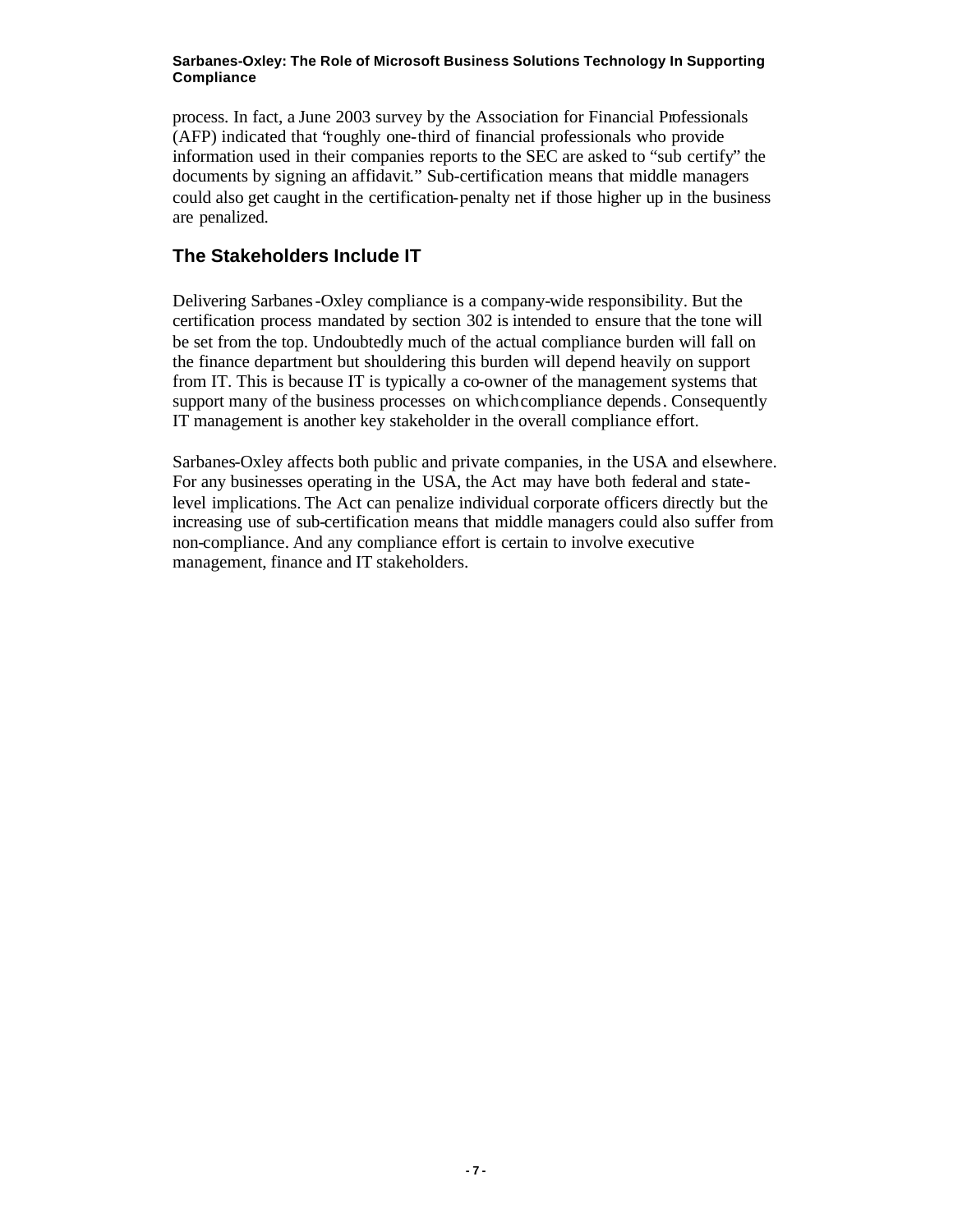## *Sarbanes-Oxley Act: The Key Sections*

The Sarbanes-Oxley Act has over a thousand sections. Some of these sections remain at the proposal sta ge and the exact implementation rules pertaining to many is not yet fully clear. But here we are concerned only with those sections that are the most likely to require the help of business solutions technology to deliver compliance. So our focus is on sections 302, 404 and 409 from a compliance perspective.

### **Section 302**

This section requires "that the principal executive officer or officers and the principal financial officer or officers, or persons performing similar functions, *certify in each annual or quarterly report filed or submitted...*" that they have reviewed the report and have satisfied themselves as to a number of specific aspects of the report's content and the integrity of its production process.

In terms of the three sections outlined here, section 302 can be viewed as the tip of the iceberg. In order for the report certification demanded by 302 to either be possible or valid, section 302 depends on the kinds of process controls and event monitoring that characterize compliance with sections 404 and 409 of the Act.

### **Section 404**

Requires "an internal control report, which shall

- 1) State the responsibility of management for establishing and maintaining an adequate *internal control structure and procedures for financial reporting*; and
- 2) Contain an assessment, as of the end of the most recent fiscal year of the issuer, of the effectiveness of the internal control structure and procedures of the issuer for financial reporting."

Section 404 focuses specific attention on the controls and procedures for managing the financial reporting process. A recent survey of more than 880 chief financial officers and senior information technology executives - co-sponsored by *Business Finance* magazine and Meta Group - found that 71 percent of respondents believe that Section 404 is the most critical part of the Sarbanes-Oxley Act.

### **Section 409**

Requires that "Each issuer…shall disclose to the public on a rapid and current basis such additional information concerning *material changes in the financial condition or operations of the issuer*, in plain English, which may include trend and qualitative information and graphic representations, as…is necessary or useful for the protection of investors and in the public interest."Section 409 requires businesses to pay more attention to the recognition, analysis and communication of material business events.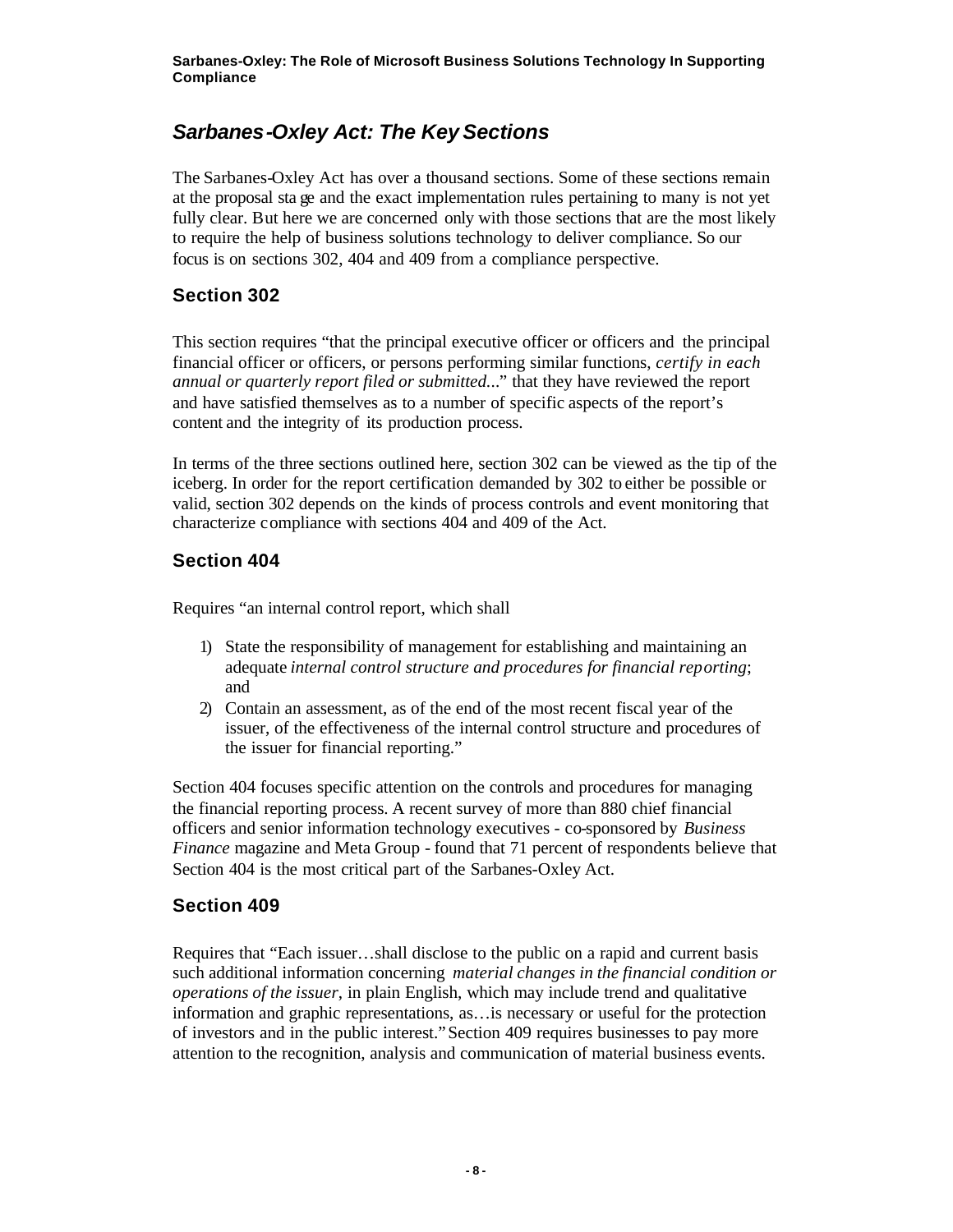Clearly business management applications have a key role to play in delivering section 404 and 409 compliance. Part 2 of this paper focuses on how Microsoft Business Solutions' applications can help support this compliance.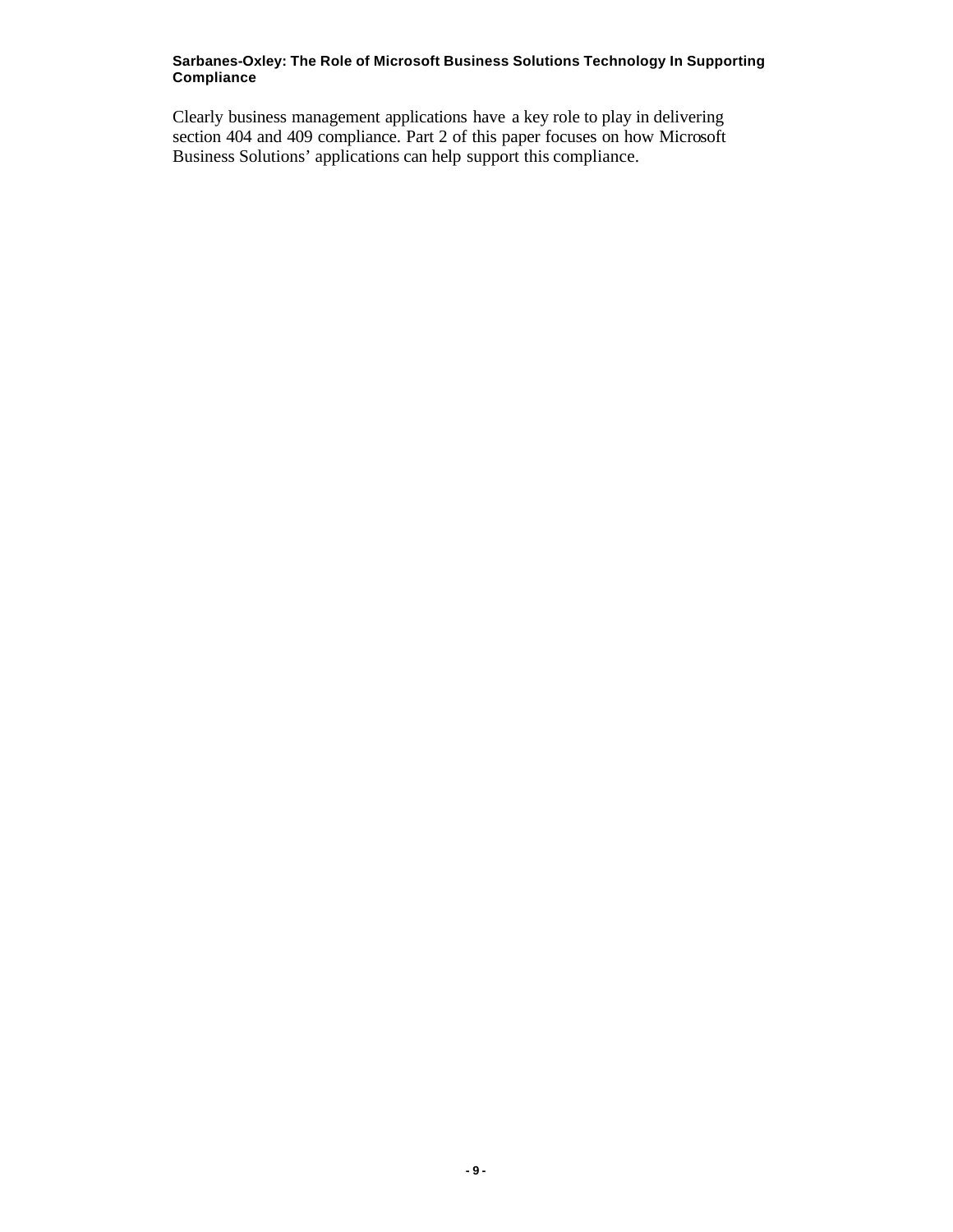# **PART 2: Sarbanes-Oxley and Microsoft Business Solutions**

## *Introduction*

In this section we will look at Sarbanes-Oxley compliance from a technology and process perspective to understand how Microsoft Business Solutions can help your accountants and other advisors comply with sections 404 and 409 of the Act. The focus is on sections 404 and 409 because it is the compliance effort mandated by these sections that helps to deliver the conf idence needed for the reports and certifications required by section 302.

It is important to understand that section 404 and 409 compliance depends primarily on the quality of existing and future business processes, particularly financial reporting processes. Section 404 mandates the production of a new kind of compliance report concerned with process quality and section 409 mandates communication of material events to the marketplace in a timely manner.

Microsoft Business Solutions applications won't create the section 404 report or communicate section 409 material events to the marketplace. However other Microsoft products, such as the Microsoft Office Solution Accelerator for Sarbanes-Oxley and Microsoft SQL Server™ Notification Services can help with this. But Microsoft Business Solutions can provide a technology foundation for compliance that will help those businesses impacted by the Act to reduce the time, cost and effort involved in compliance.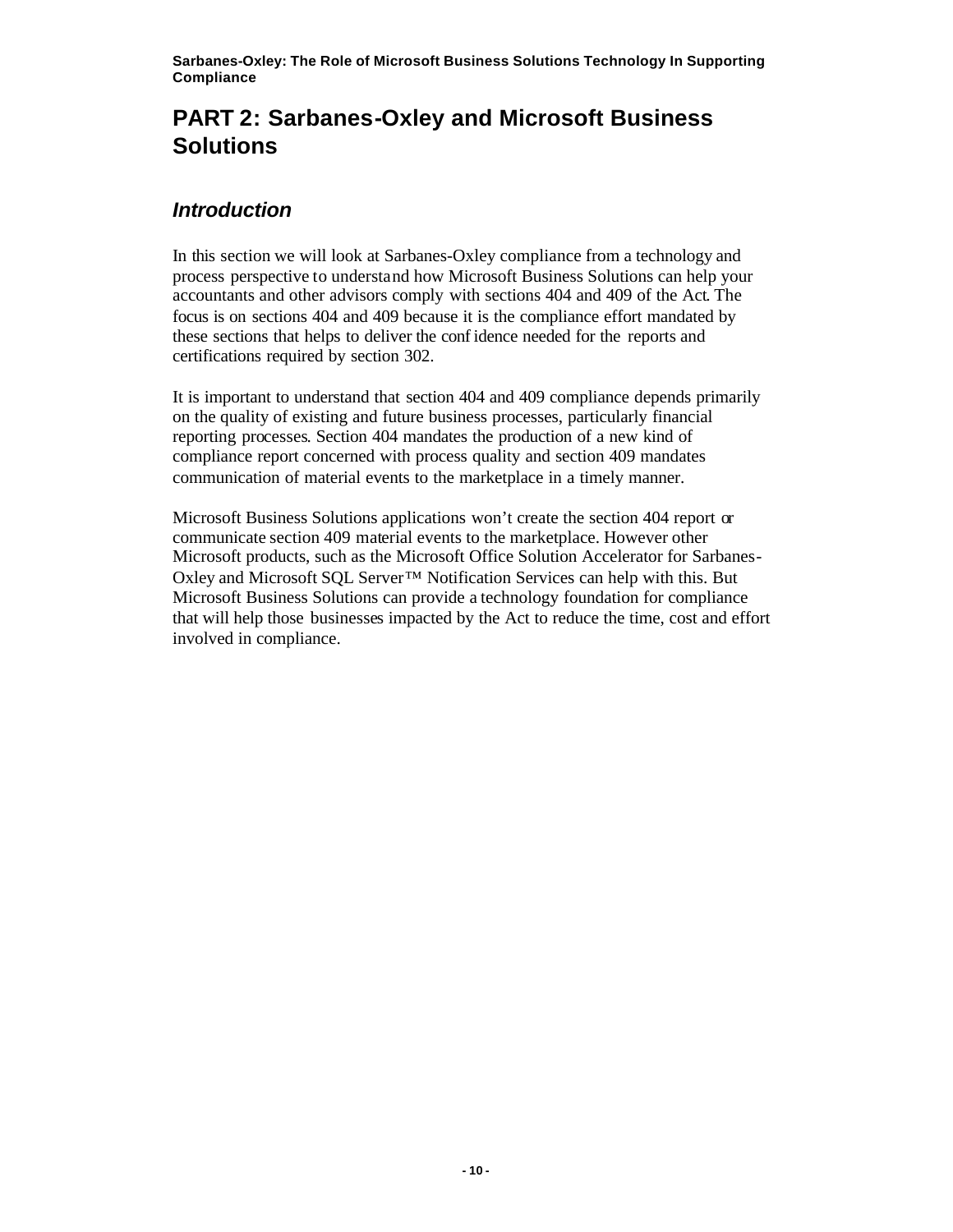## *Overview of Microsoft Business Solutions*

Microsoft Business Solutions delivers a range of business management solutions across four main domains - analytics, customer relationship management (CRM), financial management and supply chain management (SCM) - as shown in figure 1 below . For reference in this paper, we will combine the domains of financial management, supply chain management and analytics into a broad category of applications referred to as enterprise resource planning (ERP).

### **Figure 1: Microsoft Business Solutions Domains**



The solution categories in each domain are supported by one or more applications as shown in figure 2 below. Significant integration is provided across domains and between various combinations of applications. All of the financial management and supply chain management applications are fully integrated and include built-in analytics and/or integration with Microsoft Business Solutions for Analytics applications.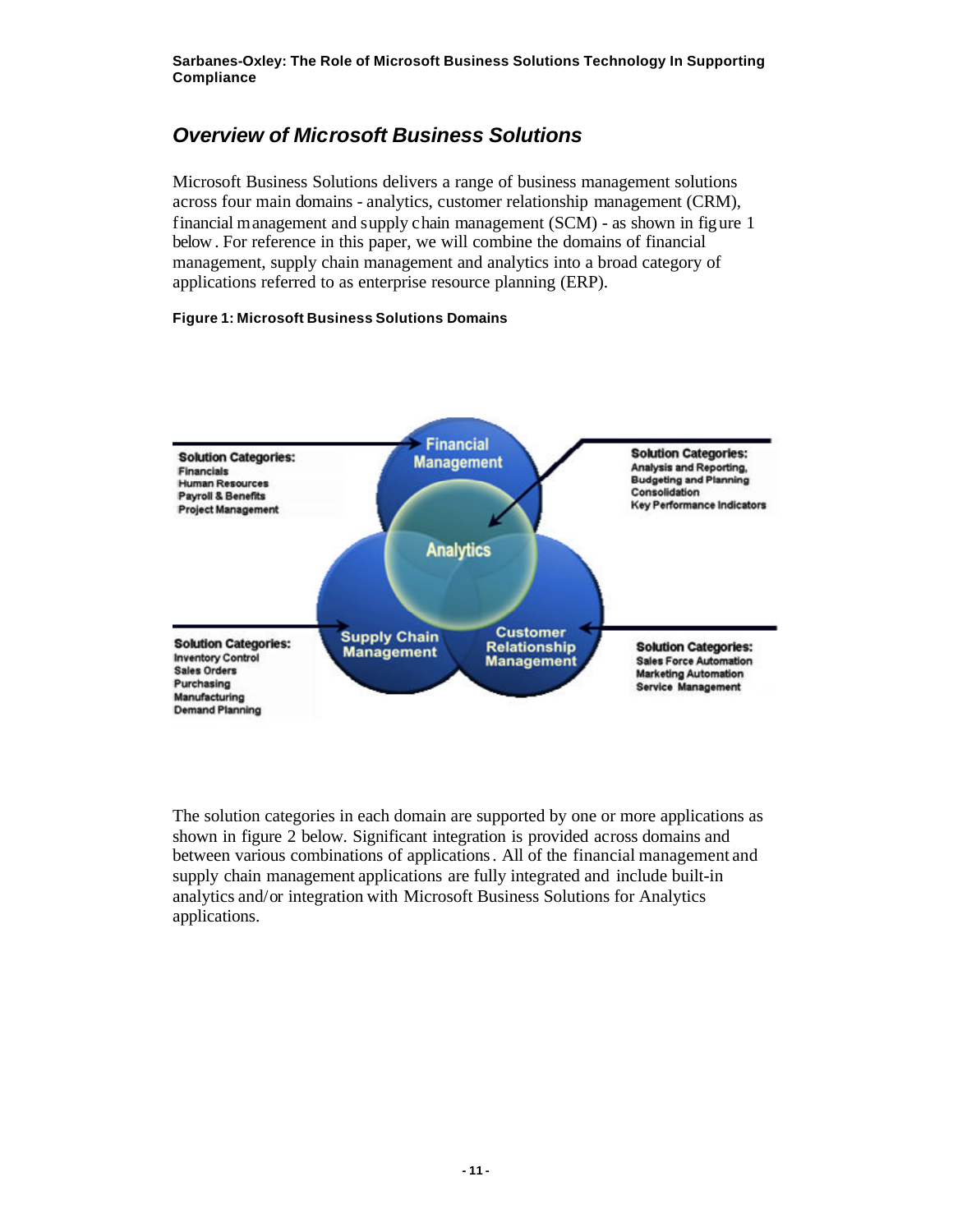### **Figure 2: Microsoft Business Solutions Applications**



## *Sarbanes-Oxley: Process and Technology*

Industry analysts point out that Sarbanes-Oxley will have significant impact and is about both process and technology.

John Hagerty of AMR Research stated, "The Sarbanes-Oxley Act … has the potential to be bigger than Y2K in how it affects companies in every industry of every size." A recent AMR Research survey of more than sixty Fortune 1000 companies found that "eighty-five percent of companies predict that Sarbanes-Oxley will require changes in IT and application infrastructures that support the business," according to the AMR Research Alert, May 5, 2003 [4].

According to Robert D Kugel of Ventana Research [5], "Process, not software, is the first issue that public companies must address in becoming Sarbanes-Oxley compliant". And Kugel goes on to say that "The core issue CFO organizations must address in Sarbanes-Oxley compliance is quality in financial processes."

These views demonstrate that Sarbanes-Oxley is fundamentally about quality of process and technology. And in most organizations today many business processes, including the financial reporting process, are largely or wholly managed within and across a range of business management software application domains.

This is supported by the *Business Finance*/Meta Group survey mentioned above . The survey found that of the companies polled, 40% believe they will need to upgrade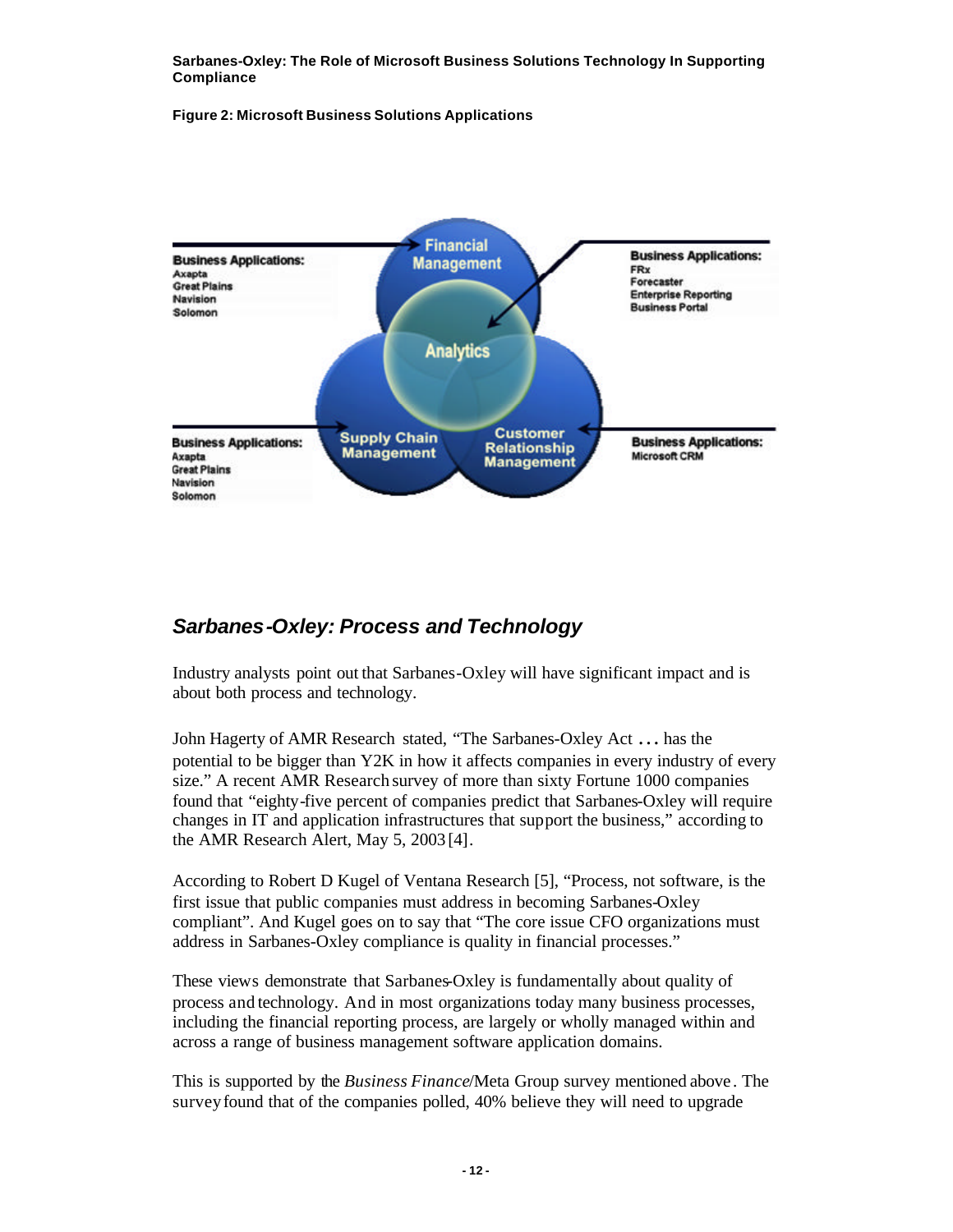their current financial processes by means of version upgrades, system replacement and new automation initiatives. And John Hagerty of AMR Research [6] also noted that: "A broad-based review of business practices – especially in decentralized firms – could reach back into the bowels of business operations, eventually requiring wholesale systematic change to some operational business processes and the systems that support them," according to The AMR Research Alert, April 2, 2003.

In fact many of the business processes on which Sarbanes-Oxley compliance depends, rely on the use of high-quality software applications from across all the domains currently supported by Microsoft Business Solutions. And the responsibility for putting the processes and controls in place for Sarbanes-Oxley, and for managing and monitoring them is largely in the hands of the application owners, Finance and IT: Finance as the business process owner and IT as the process enabler through technology support.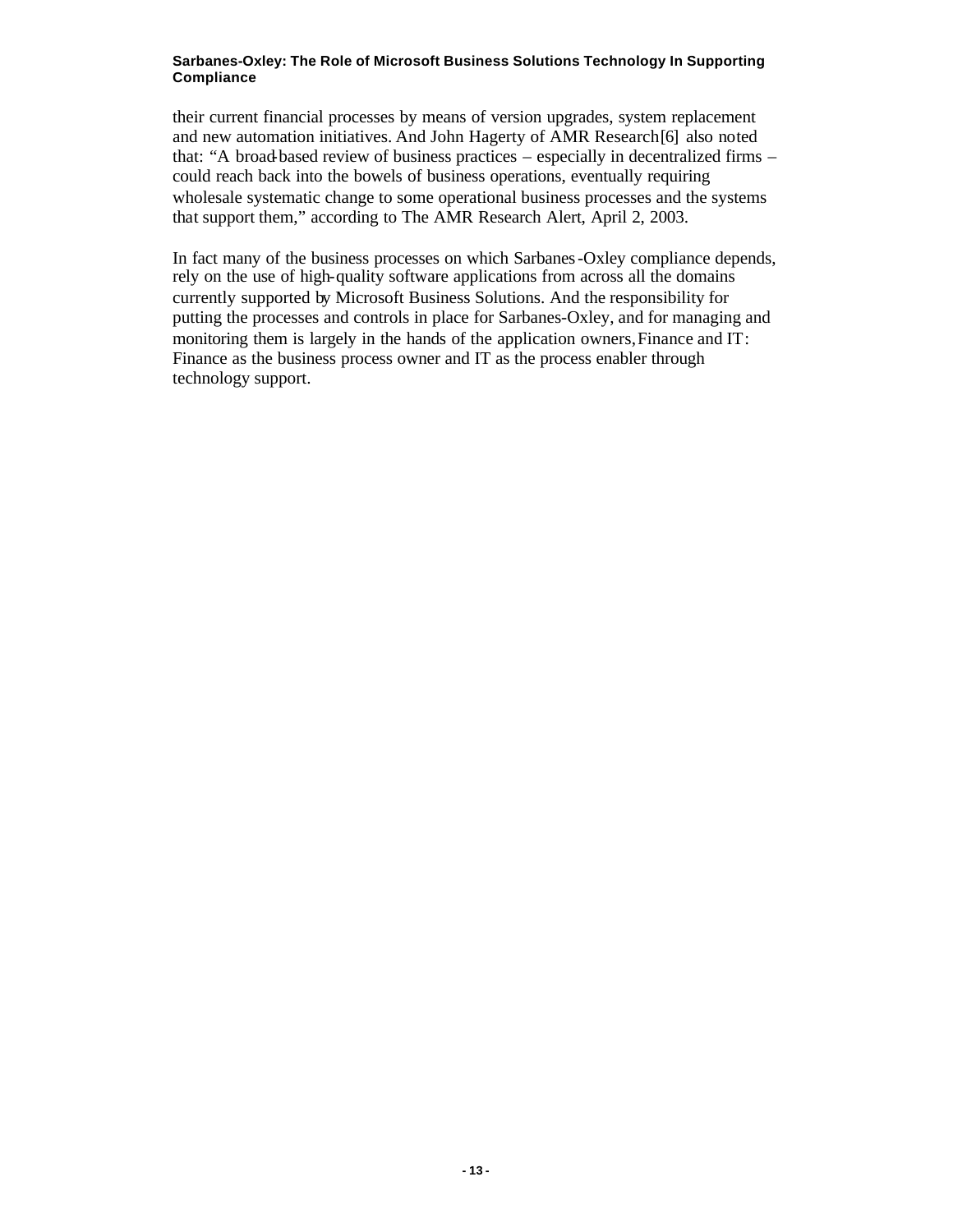## *Sarbanes Oxley: Technology Issues Impacting Compliance*

Although business management applications are essential to provide support for Sarbanes-Oxley compliance, there are a number of technology issues which can complicate and frustrate compliance efforts, including the use of:

- Multiple, non-integrated CRM/ERP/MRP/SCM/Project Accounting systems within a single organization.
- Disconnected spreadsheets to reformat and "massage" information extracted from the transaction processing systems.
- Non-integrated Business Intelligence solutions that enable many different views of the data to be presented from different versions of source data.
- Custom-built add-ons, especially for use with ERP systems, that read or write data directly to the application database tables.

This kind of technology profile can make compliance more difficult because it introduces:

- The possibility of errors as data is transferred between non-integrated systems or into disconnected spreadsheets.
- The likelihood that some transactions will not be logged within the system audit trails built-in to ERP and other systems.
- A difficulty in tracing transaction sources as automatic drilling across nonintegrated system boundaries is often not practical to do.
- A tendency to maintain multiple local sources for the same data so that views of the data through analytic tools are inconsistent.
- Bypassing of secure posting routines that are designed to prevent inconsistencies in the data or postings that circumvent system security permissions and user roles.

There is no doubt that compliance with Sarbanes-Oxley will be easier if an integrated set of business management systems is used, disconnected spreadsheets are avoided for analyzing data offline, business intelligence systems work off a single , shared data source and all customizations work through, not around, existing system positing routines and security permissions.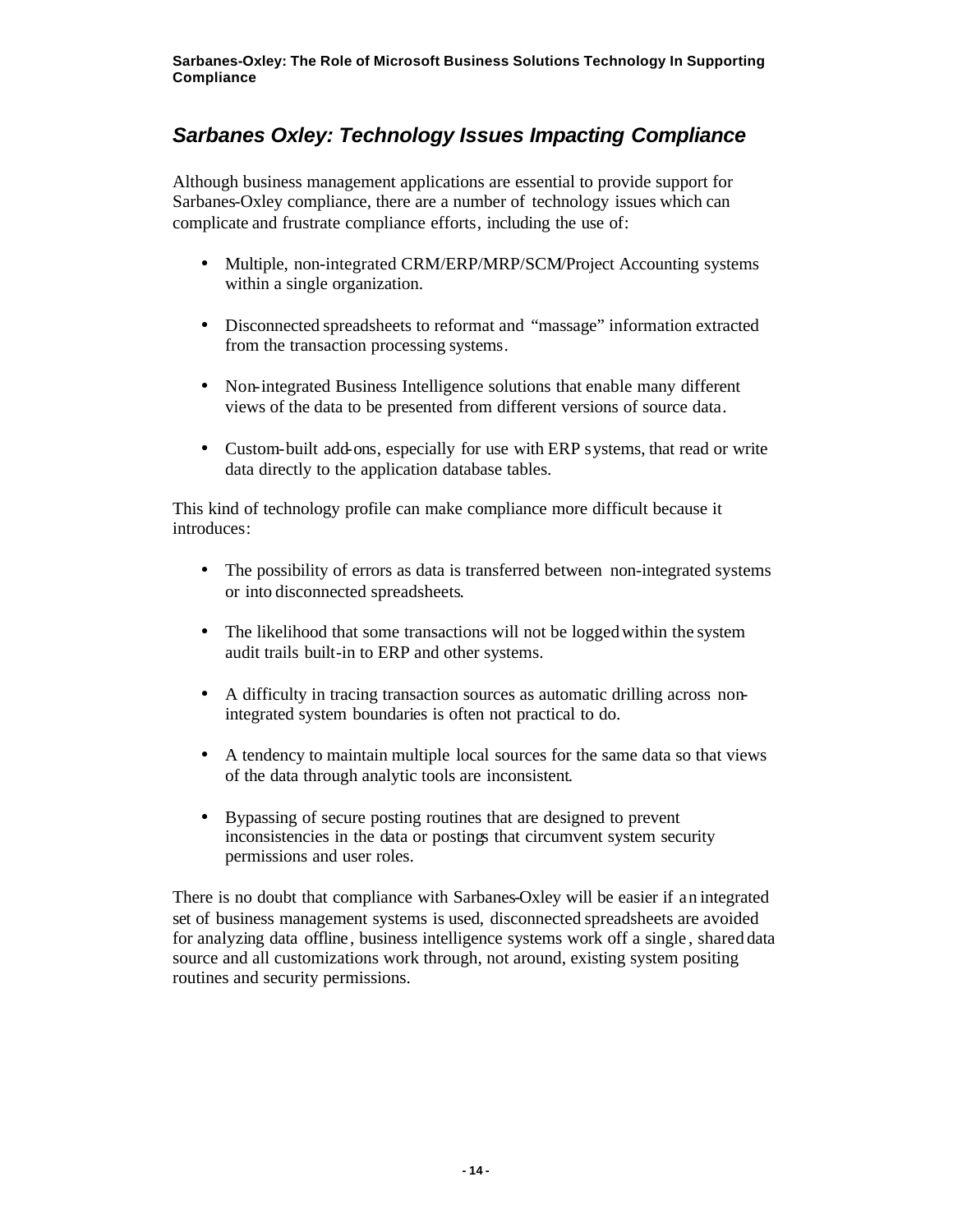## *Complying with Section 404 Using Microsoft Business Solutions*

Section 404 of the Act places the spotlight on the quality of the financial reporting process and on certifiable confidence in the veracity of its output. For most US "accelerated filers" (US businesses with a public equity float exceeding \$75 million) the final 404 rule is effective for fiscal years ending on or after November 15, 2004. For all other issuers the rule is effective for fiscal years ending on or after July 15, 2005.

Section 404 compliance rules are largely based on the definition of internal control developed in 1992 by the Committee of Sponsoring Organizations of the Treadway Commission (COSO), as they apply to financial reporting only. T he SEC also accepts the validity of other frameworks for use in both US and non-US companies, including the Turnbull Report published by the Institute of Chartered Accountants of England and Wales (ICAEW) in the United Kingdom.

COSO defined internal control as "a process, effected by an entity's board of directors, management and other personnel, designed to provide reasonable assurance regarding the achievement of objectives in [three] categories", summarised as:

- Effectiveness and efficiency of operations
- Reliability of financial reporting
- Compliance with applicable laws and regulations

In order to achieve this, COSO offers an internal control framework - endorsed by the SEC - consisting of five inter-related components:

- 1. A control environment to set the tone and provide a foundation.
- 2. Risk assessment to enable a risk management policy to be developed.
- 3. Control activities that encompass the policies and procedures of control.
- 4. Information and communication about relevant internal and external events.
- 5. Monitoring to assess quality through ongoing activities and evaluations.

From a technology perspective, the software application business processes that are likely to be particularly relevant to section 404 compliance include:

- Data submission, financial consolidation and financial statement generation
- Purchase requisition to vendor payment
- Sales order to customer remittance
- Asset acquisition to disposal write-off
- Project initiation to revenue recognition
- Inter-company transaction processing
- Currency translation in financial reports

In terms of each of these processes, control issues revolve around:

• The source of the data for information that is presented in reports.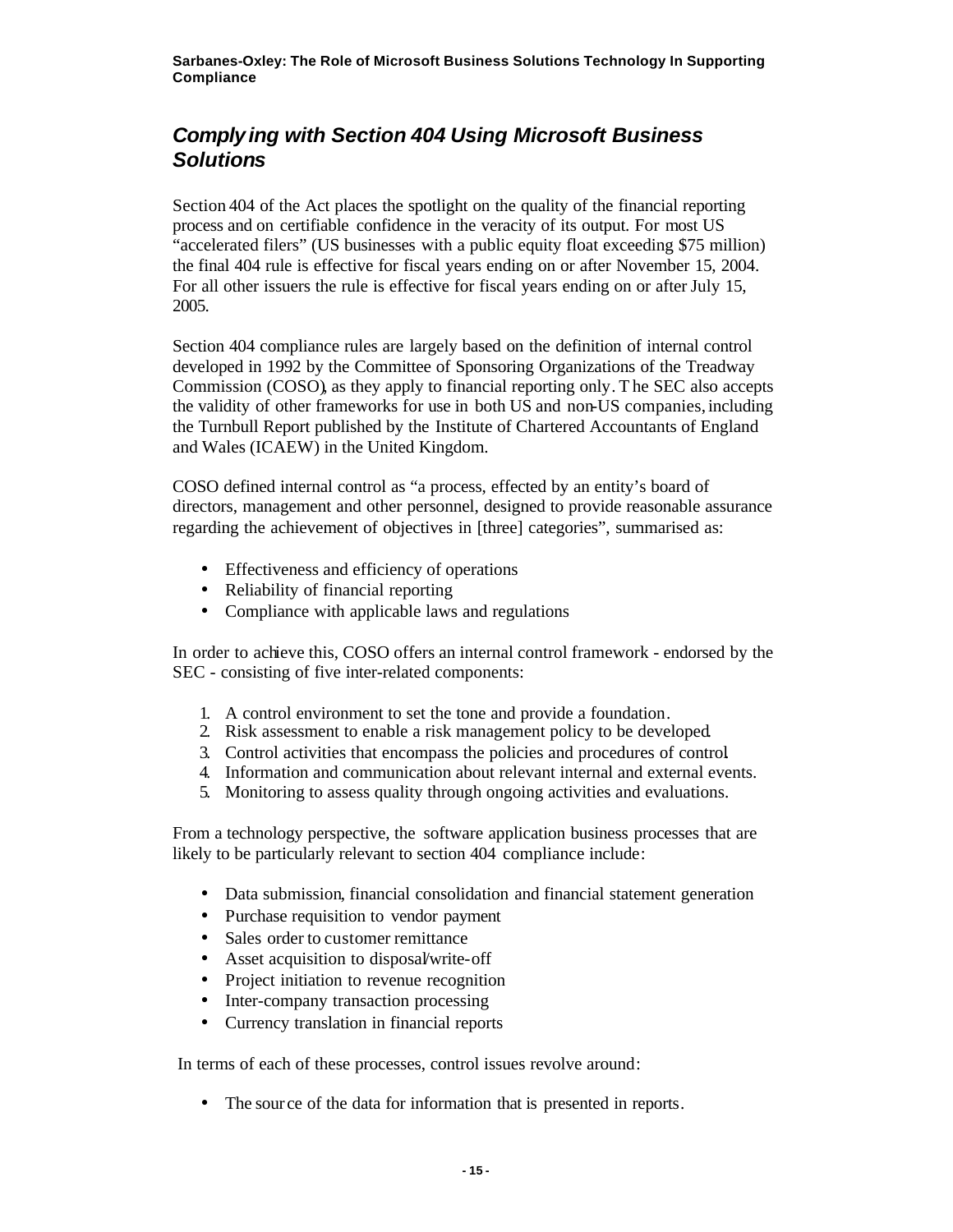- Who entered, changed or approved the data on its way to a report instance.
- The "version" or "validity" status of information presented in reports.
- How the information presented was originally cla ssified.
- What process the information has gone through to reach the report.
- What roles and authority people have in this process.
- How exceptions are highlighted in report information.
- How secure the process is to prevent tampering.

To understand the financial reporting process, management and compliance experts need a way to review the design and workflows of the process itself. Microsoft Office System desktop applications such as Microsoft Visio®, Microsoft Word and Microsoft PowerPoint® can help users with both the visualization and documentation of the process design. Microsoft Office also offers the Microsoft Office Solution Accelerator for Sarbanes-Oxley to help with creating and maintaining compliance documentation. However, from a Microsoft Business Solutions perspective, the tables below highlight how specific applications can help support section 404 compliance.

Table 1 summarizes how the following Microsoft Business Solutions for Analytics applications can help support section 404 compliance :

- Microsoft<sup>®</sup> Business Solutions for Analytics Enterprise Reporting
- Microsoft<sup>®</sup> Business Solutions for Analytics FRx<sup>®</sup>
- Microsoft® Business Solutions for Analytics Forecaster
- Microsoft<sup>®</sup> Business Solutions Business Portal

Table 2 summarizes how the follow ing Microsoft Business Solutions for Financial Management applications can help support section 404 compliance:

- Microsoft® Business Solutions–Axapta®
- Microsoft® Business Solutions–Great Plains®
- Microsoft® Business Solutions–Navision®
- Microsoft<sup>®</sup> Business Solutions–Solomon

Properly using Microsoft Business Solutions applications as part of your financial reporting process can help you determine that:

- It is not easy to add new transactions, change transactions or delete transactions without these events be ing logged by audit trail reports.
- The numbers included in financial statements reflect the latest posting and can be thoroughly investigated using drilldown capabilities.
- Process controls include the use of formal approvals and passwords to control access to functions, data and financial reports.
- Financial reports can be produced either on request or automatically and communicated quickly to all report stakeholders to prevent information bottlenecks and ensure that no information stakeholder is left out of the loop.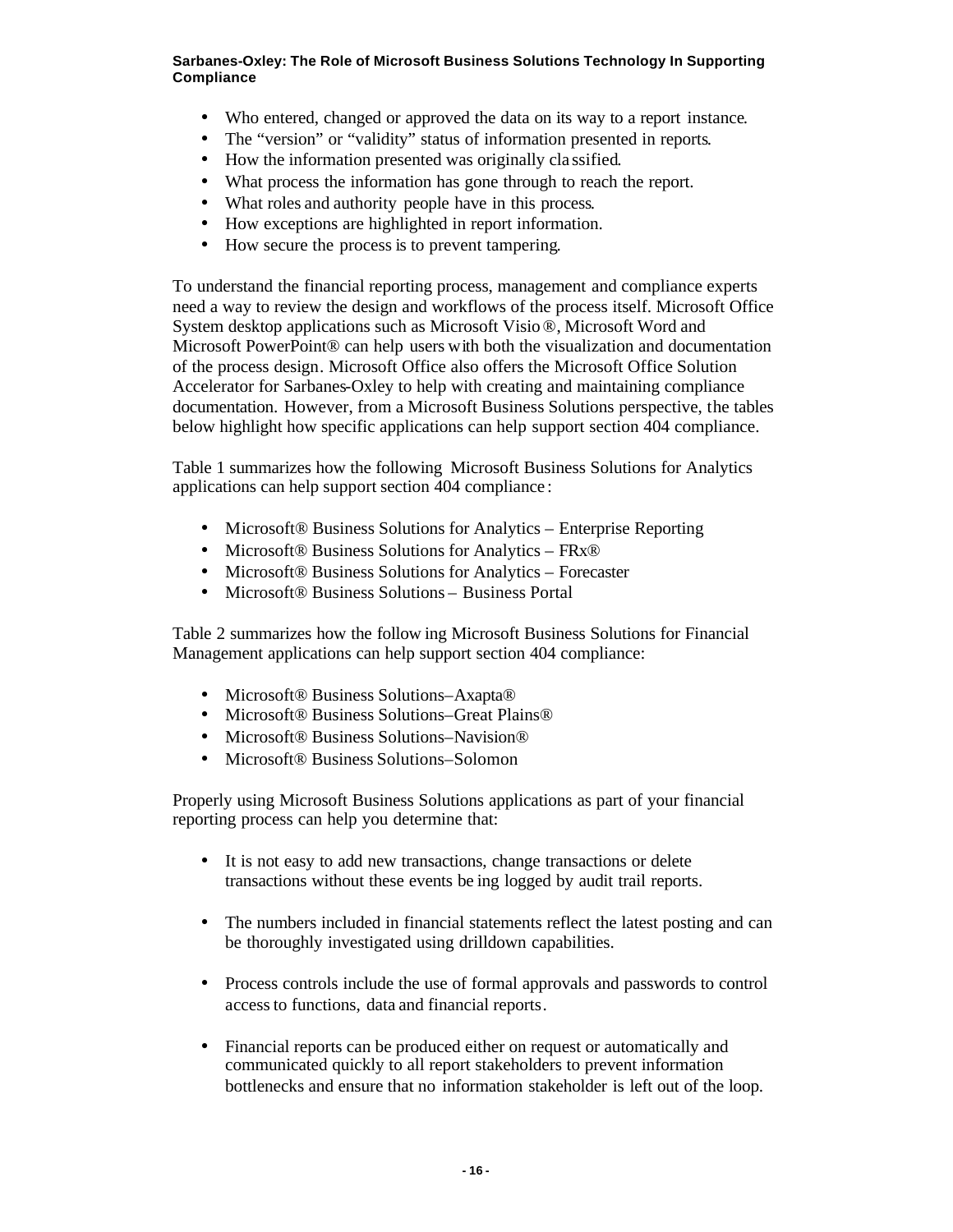| <b>Compliance Help</b>       | <b>Functional Support</b>                                                                                                                                                                       | <b>Application</b>                                                                                          |
|------------------------------|-------------------------------------------------------------------------------------------------------------------------------------------------------------------------------------------------|-------------------------------------------------------------------------------------------------------------|
| <b>Process Visualization</b> | Visualization of business unit data<br>submission into a financial<br>consolidation process to show<br>which units have yet to submit,<br>are submitting or have completed<br>their submission. | <b>Microsoft Enterprise</b><br><b>Reporting</b>                                                             |
|                              | Visibility into company-wide<br>planning processes, to show the<br>status of multiple budget versions<br>in terms of whether they have<br>been approved or not for further<br>input.            | <b>Microsoft Forecaster</b>                                                                                 |
| <b>Data Integrity</b>        | Generation of financial<br>statements and consolidations<br>from a single database that may<br>include source data from many<br>different ERP systems.                                          | <b>Microsoft Enterprise</b><br><b>Reporting</b>                                                             |
|                              | Generation of budgets, plans and<br>forecasts from a single database<br>that may include source data from<br>many different ERP systems.                                                        | <b>Microsoft Forecaster</b>                                                                                 |
| <b>Data Security</b>         | Lockdown of financial statement<br>or budget numbers to prevent<br>unauthorized changes subject to<br>security permissions based on<br>user roles.                                              | <b>Microsoft Enterprise</b><br><b>Reporting</b>                                                             |
|                              | Lockdown of budget numbers (as<br>above) and pre-defined approval<br>hierarchies that limit who can<br>participate in and have final<br>approval of company budgets and<br>plans.               | <b>Microsoft Forecaster</b>                                                                                 |
|                              | Password protected report<br>access and delivery of a role-<br>based and personalized view of<br>financial data, reports and their<br>supporting documents via the<br>Web.                      | <b>Microsoft Business Portal</b>                                                                            |
| <b>Data Transparency</b>     | Drilldown from report summary<br>numbers to account balances and<br>general ledger transaction level<br>detail to verify the source of the<br>report numbers.                                   | <b>Microsoft Enterprise</b><br><b>Reporting</b><br><b>Microsoft FRx</b><br><b>Microsoft Business Portal</b> |
|                              | Drilldown and drillaround from<br>reports to supporting documents<br>that may originate in a wide range<br>of source sub-systems.                                                               | <b>Microsoft Business Portal</b><br><b>Microsoft Axapta</b><br><b>Enterprise Portal</b>                     |

### **Table 1: Microsoft Business Solutions for Analytics and Section 404 Compliance**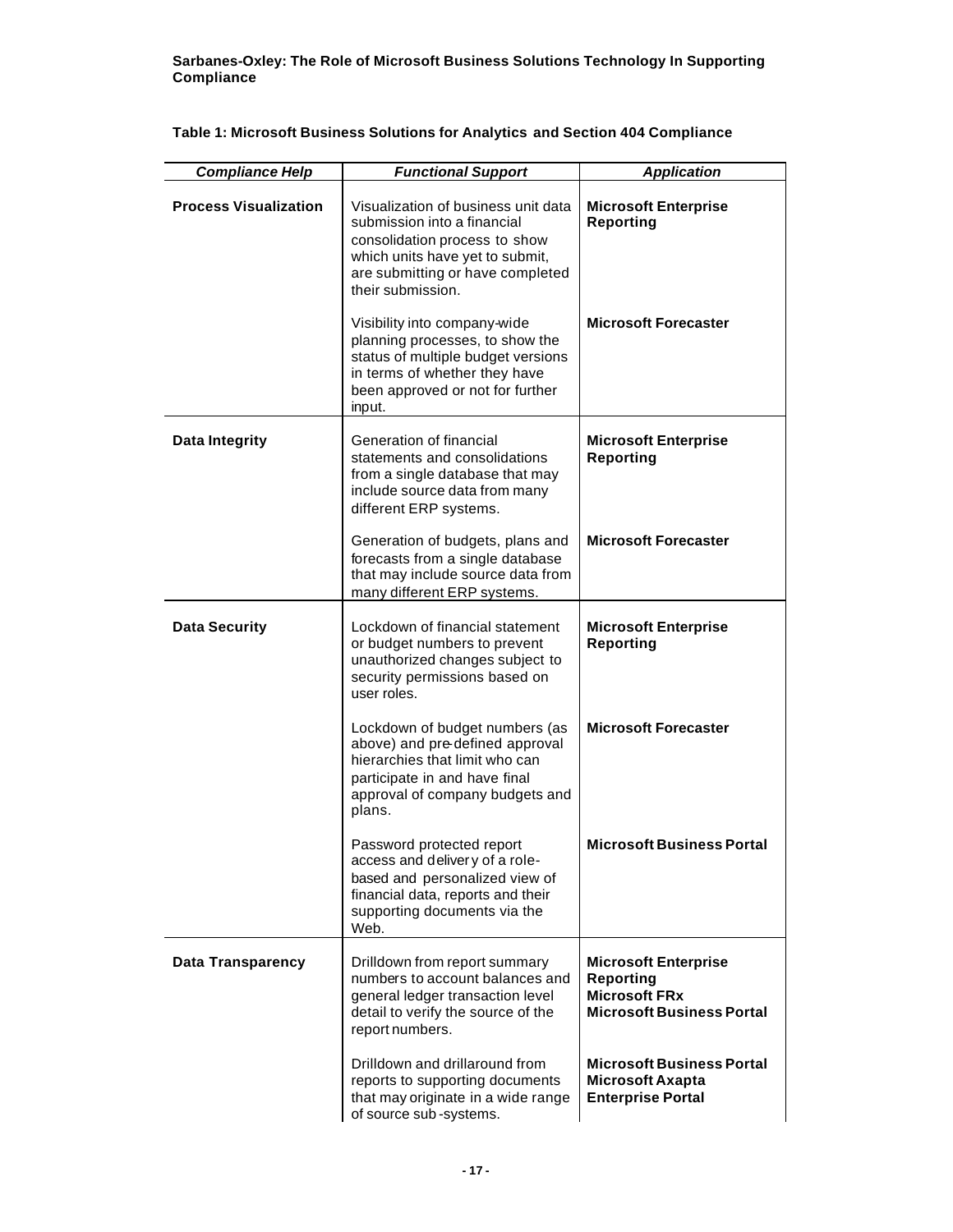|            | Sarbanes-Oxley: The Role of Microsoft Business Solutions Technology In Supporting |  |
|------------|-----------------------------------------------------------------------------------|--|
| Compliance |                                                                                   |  |

| <b>Information Availability</b> | Scheduling of financial reports for<br>automatic production and<br>distribution by email or via the<br>Web to ensure that the latest<br>financial information is always<br>available for viewing. | <b>Microsoft Enterprise</b><br><b>Reporting</b><br><b>Microsoft FRx</b><br><b>Microsoft Solomon</b><br><b>Application</b><br><b>Server</b> |
|---------------------------------|---------------------------------------------------------------------------------------------------------------------------------------------------------------------------------------------------|--------------------------------------------------------------------------------------------------------------------------------------------|
|                                 | Ability to refresh financial reports<br>on request via a role-based Web<br>portal to trigger production of the<br>latest report version.                                                          | <b>Microsoft Enterprise</b><br>Reporting<br><b>Microsoft FRx</b><br><b>Microsoft Business Portal</b>                                       |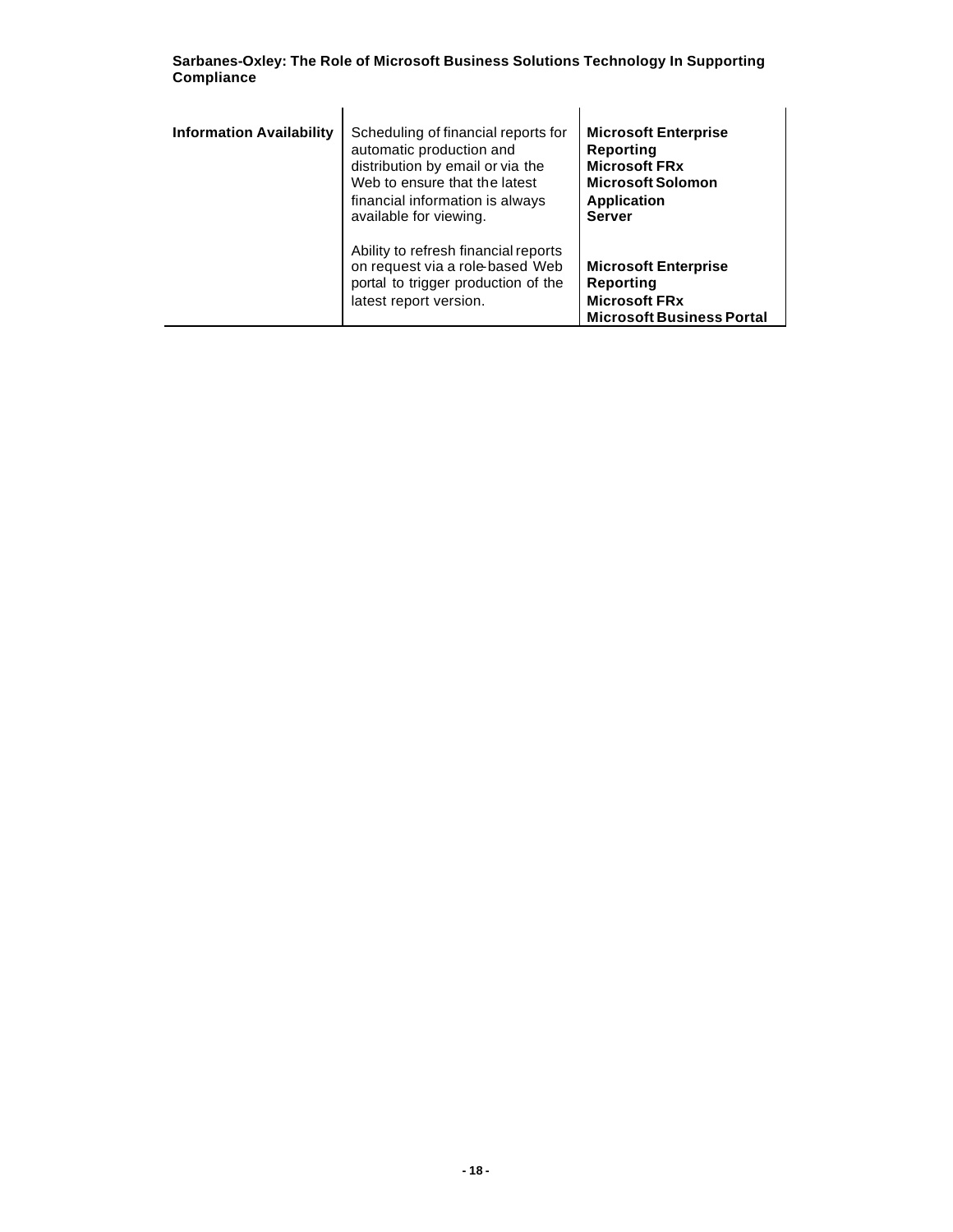**Table 2: Microsoft Business Solutions for Financial Management and Section 404 Compliance** 

| <b>Compliance Help</b>          | <b>Functional Support</b>                                                                                                                                                                                    | <b>Application</b>                                                                                                |
|---------------------------------|--------------------------------------------------------------------------------------------------------------------------------------------------------------------------------------------------------------|-------------------------------------------------------------------------------------------------------------------|
| <b>Process Visualization</b>    | Audit trail reports - based on<br>automatic combinations of time, date<br>and user ID stamping captured each<br>time a transaction is added, edited or<br>deleted - to verify who has done what<br>and when. | <b>Microsoft Axapta</b><br><b>Microsoft Great Plains</b><br><b>Microsoft Navision</b><br><b>Microsoft Solomon</b> |
|                                 | Real-time posting of information (e.g.<br>from sub-ledgers into general ledger)<br>to prevent dependency on "hidden"<br>batch processes.                                                                     | <b>Microsoft Axapta</b><br><b>Microsoft Great Plains</b><br><b>Microsoft Navision</b><br><b>Microsoft Solomon</b> |
| <b>Data Integrity</b>           | Transaction posting routines that<br>prevent the entry of unbalanced or<br>incomplete transactions and include<br>audit logging as above.                                                                    | <b>Microsoft Axapta</b><br><b>Microsoft Great Plains</b><br><b>Microsoft Navision</b><br><b>Microsoft Solomon</b> |
|                                 | Reports of voided transactions such<br>as payments, reversing journals and<br>credit/debit notes                                                                                                             | <b>Microsoft Axapta</b><br><b>Microsoft Great Plains</b><br><b>Microsoft Navision</b><br><b>Microsoft Solomon</b> |
| <b>Data Security</b>            | Role-based security permissions to<br>limit what a user can see or do<br>throughout the system including<br>generating and viewing fina ncial<br>reports.                                                    | <b>Microsoft Axapta</b><br><b>Microsoft Great Plains</b><br><b>Microsoft Navision</b><br><b>Microsoft Solomon</b> |
|                                 | Password-protected transaction edits<br>and delete functions to prevent<br>unauthorized changing of sensitive<br>data.                                                                                       | <b>Microsoft Axapta</b><br><b>Microsoft Great Plains</b><br><b>Microsoft Solomon</b>                              |
| <b>Data Transparency</b>        | Drilldown from reports and higher<br>level transactions to lower level<br>transaction detail and original<br>supporting documents that may have<br>been scanned into the system.                             | <b>Microsoft Axapta</b><br><b>Microsoft Great Plains</b><br><b>Microsoft Navision</b><br><b>Microsoft Solomon</b> |
| <b>Information Availability</b> | Automatic delivery of information via<br>email or to Web-based portals to<br>ensure timely and widespread<br>communication of information                                                                    | <b>Microsoft Axapta</b><br><b>Microsoft Great Plains</b><br><b>Microsoft Navision</b><br><b>Microsoft Solomon</b> |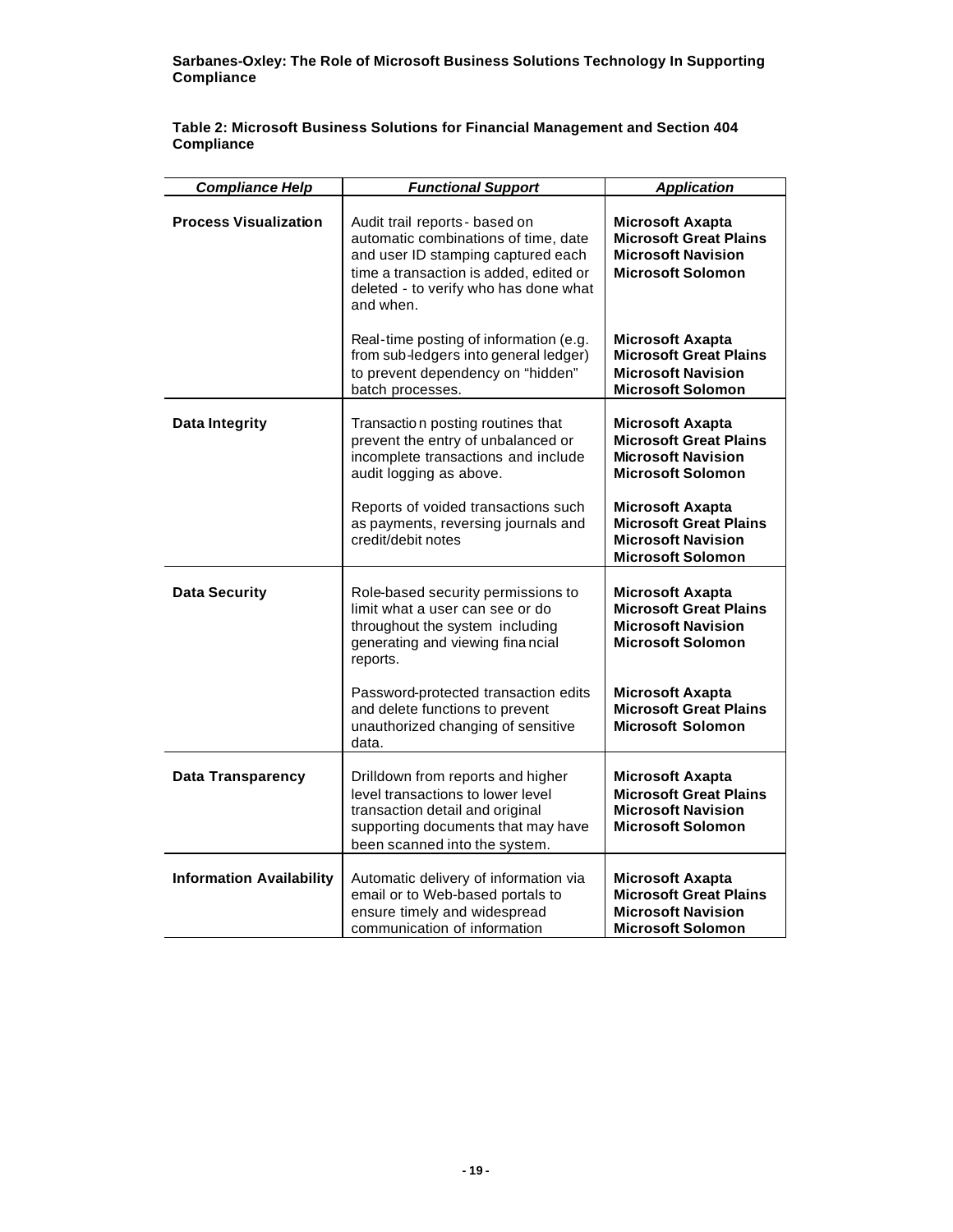## *Complying with Section 409 Using Microsoft Business Solutions*

Section 409 of the Act has attracted less attention than section 404 but is no less demanding in terms of the process and technology that is required to support compliance. Although the fina l rules for Section 409 are not fully stabilized, this section of the Act is primarily concerned with the recognition and communication of "material events".

A material eventmay be an event that occurs inside or outside the business. Coping with external material events requires some kind of business environment "scanning" system that helps to identify and bring these events to management attention – this kind of scanning system is usually thought of as an element of corporate knowledge management and is outside the scope of this paper. However, many internal material events occur within the context of a business management application. The kind of material event the Act is concerned with could include:

- Exceptional financial variances
- Acquisition or disposal of major assets and material asset impairments
- Winning or losing of major projects/orders
- Initiation or termination of major agreements
- Initiation or termination of significant customer relationships
- R&D events (e.g. new or lapsed patents)
- Changes in the HR profile (e.g. recruitment, retention) of the organization
- Changes in organizational structure due to merger and acquisition activity
- Changes in organizational structure due to opening or closing of business units
- New investments and funding or termination of same
- Large deferred expense or revenue items
- Significant changes in compensation packages
- Revenue recognition events

Not all of these kinds of events occur solely or exclusively within a business management application context. But where they do, material event recognition depends on at least three kinds of capability:

- The availability of a plan to compare expectations against actualities and drive variance reporting.
- The use of business rules to define how to recognize an event instance and what response is required when the event is recognized.
- A means to communicate material events quickly and efficiently to an appropriate audience (the right information to the right people at the right time).

The table below outlines how Microsoft Business Solutions for Analytics and Microsoft Business Solutions for Financial Management can help with section 409 compliance.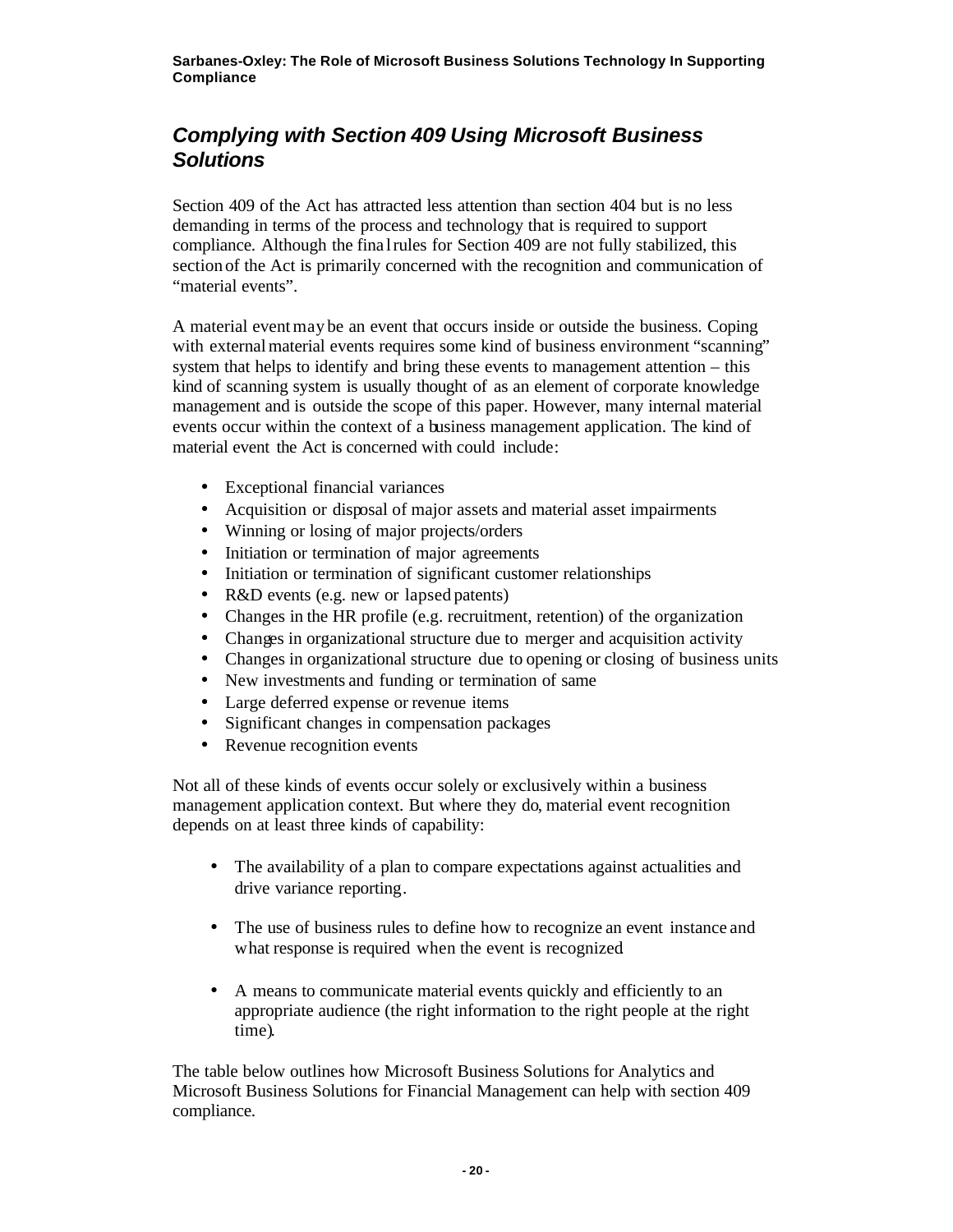| <b>Compliance Help</b>                                      | <b>Functional Support</b>                                                                                                                                                                                                                                                                                   | <b>Application</b>                                                                                                                        |
|-------------------------------------------------------------|-------------------------------------------------------------------------------------------------------------------------------------------------------------------------------------------------------------------------------------------------------------------------------------------------------------|-------------------------------------------------------------------------------------------------------------------------------------------|
| <b>Budgeting, Planning and</b><br><b>Variance Reporting</b> | Sophisticated, multi-level and<br>multi-dimensional budgets and<br>plans with variance reporting on<br>a budget-to-budget and budget-<br>to-actual basis.                                                                                                                                                   | <b>Microsoft Enterprise</b><br><b>Reporting</b><br><b>Microsoft Forecaster</b>                                                            |
|                                                             | Single-level, limited-dimension<br>budgets and plans with<br>variance reporting.                                                                                                                                                                                                                            | <b>Microsoft Axapta</b><br><b>Microsoft FRx</b><br><b>Microsoft Great Plains</b><br><b>Microsoft Navision</b><br><b>Microsoft Solomon</b> |
|                                                             | Project costing plans, and<br>variance reports based on<br>commitment and actual data.                                                                                                                                                                                                                      | <b>Microsoft Solomon</b>                                                                                                                  |
| <b>Event Recognition</b>                                    | Business rules can be defined<br>in the Great Plains Business<br>Alerts and Solomon<br>Communicator functions to<br>drive the recognition of certain<br>kinds of material event. Both<br>functions generate an email<br>alert to communicate an event<br>notification message to the<br>event stakeholders. | <b>Microsoft Great Plains</b><br><b>Microsoft Solomon</b>                                                                                 |
|                                                             | Business rules can be defined<br>at the report cell level so that<br>exceptions in individual report<br>numbers can be highlighted<br>using both a visual cue and<br>popup message when the<br>report is viewed.                                                                                            | <b>Microsoft Enterprise</b><br><b>Reporting</b>                                                                                           |
| <b>Event Communication</b>                                  | Data views, reports, documents<br>and key performance indicators<br>(KPIs) sourced from data in<br><b>Microsoft Business Solutions</b><br>and other Microsoft applications<br>can be aggregated and<br>communicated via a<br>personalized Web portal.                                                       | <b>Microsoft Business Portal</b><br><b>Microsoft Great Plains</b><br><b>Microsoft Solomon</b>                                             |
|                                                             | Data views, reports, documents<br>and KPIs (Axapta only) sourced<br>from within the ERP or SCM<br>applications can be aggregated<br>and communicated via a<br>personalized Web portal<br>included in the ERP system.                                                                                        | <b>Microsoft Axapta</b><br><b>Microsoft Navision</b>                                                                                      |

**Table 3: Microsoft Business Solutions and Section 40 9 Compliance**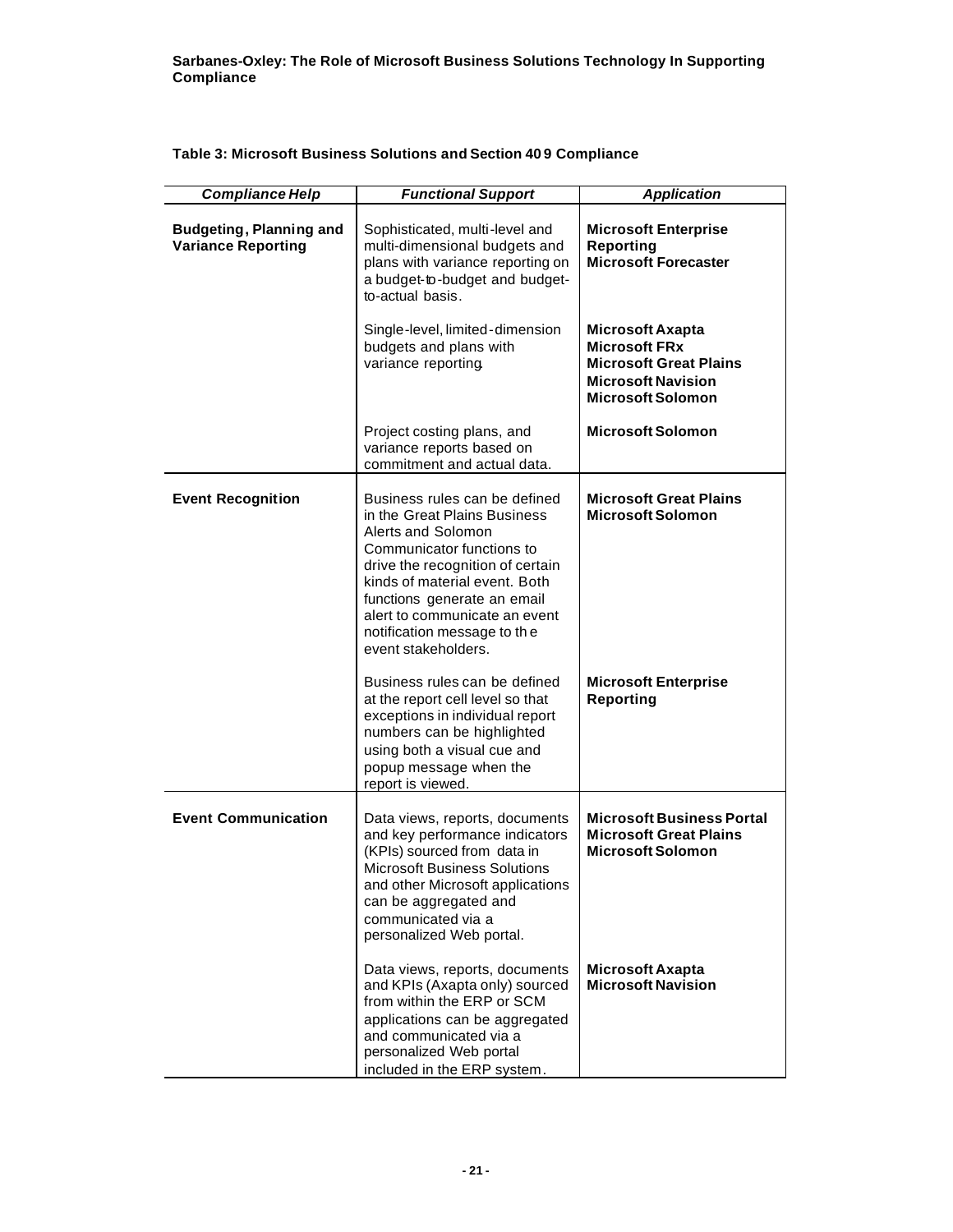# **PART 3: Sarbanes-Oxley and the Microsoft Office Solution Accelerator**

Microsoft has recently launched The Microsoft Office Solution Accelerator for Sarbanes-Oxley to help companies to manage their financial processes and controls, not just collect data. The accelerator's business benefits include the following:

- Visibility into processes, risks and controls
- Support for an easier and accelerated compliance process
- A flexible foundation for compliance solutions that adapt to customers' needs and longer-term compliance initiatives
- Support for documentation of controls based on COSO and custom control frameworks from accounting partners

Built on familiar Microsoft Office System products, the Office Solution Accelerator for Sarbanes-Oxley extends the value of companies' existing software investments. As a result, compliance solutions based on the accelerator are easier to use and administer and are fully compatible with other Microsoft products. Additional benefits include the following:

- Minimal deployment costs in terms of training, additional licenses, etc.
- Easy installation, setup and migration with built-in tools and Microsoft integration partners
- Scalable architecture, extensible and compatible with other Microsoft applications

The Microsoft Office Solution Accelerator for Sarbanes-Oxley can be a key component of platforms for future compliance processes. It provides a flexible and adaptable architecture for development of solutions to address immediate Sarbanes-Oxley needs while facilitating ongoing compliance management.

Future compliance offerings planned from Microsoft Corporation will take advantage of products from other Microsoft divisions — such as Microsoft Windows Server System™, Microsoft Business Solutions and Microsoft Enterprise Storage Division — to help customers extend their compliance solutions.

Microsoft Business Solutions plans to include the Microsoft Office Solution Accelerator for Sarbanes-Oxley with Microsoft Business Portal for both Microsoft Great Plains and Microsoft Solomon. By building the Microsoft Office Solution Accelerator into Microsoft Business Portal, users will have a single point of access for both Sarbanes Oxley compliance information for their company, as well as relevant financial data to support Sarbanes Oxley compliance. Microsoft Business Portal queries and reports will also be linked to the relevant processes, risks and controls with the Microsoft Office Solution Accelerator for Sarbanes-Oxley.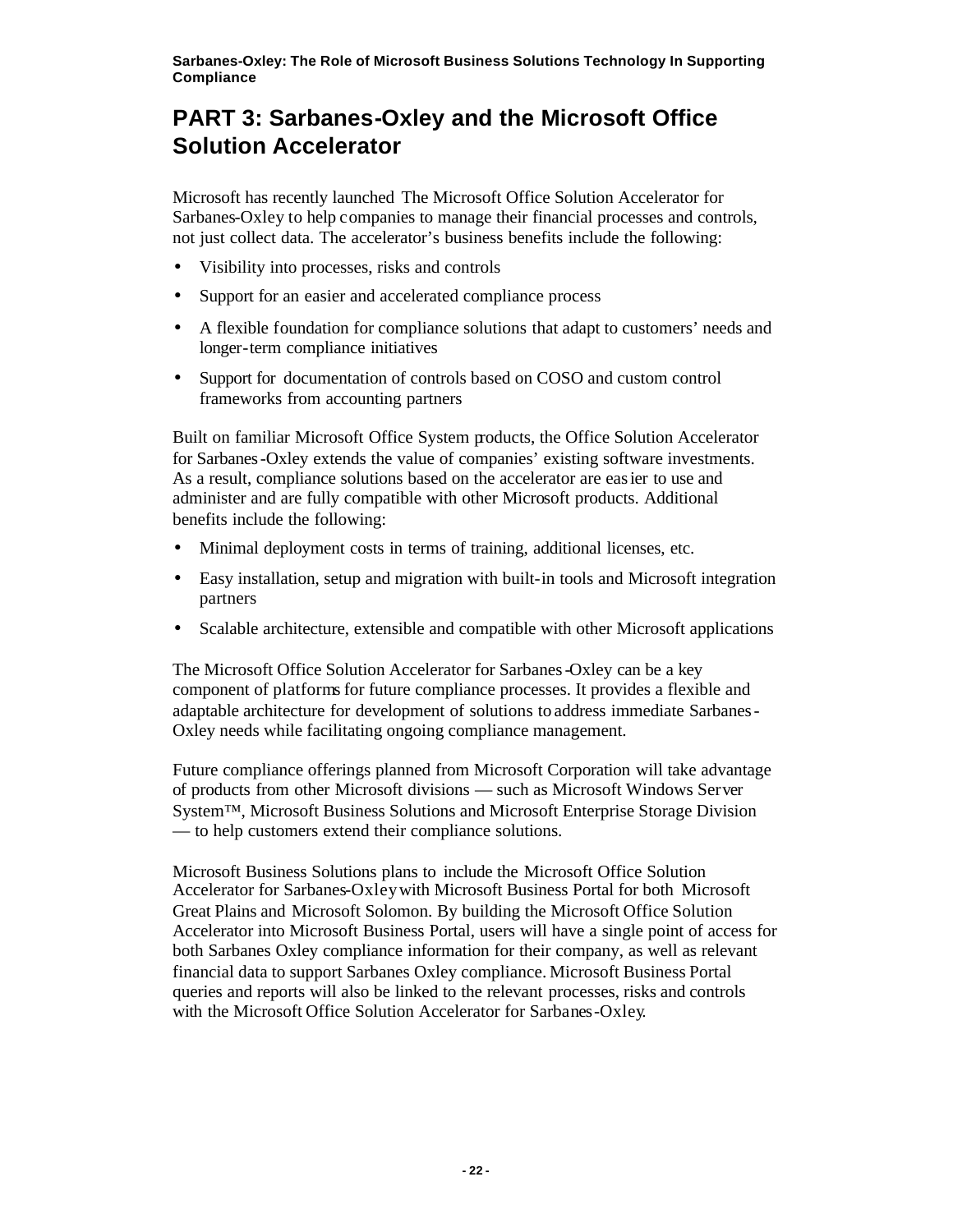## **PART 4: What You Need to Do Now**

As part 1 of the paper indicated, all US public companies and non-US companies listed in the USA, and a great many private companies both within and outside the USA are likely to fall within the scope of the Act. Many more companies may also soon be subject to Sarbanes-Oxley-like regulations due to changes in US State legislation, US-GAAP, IAS rules or other initiatives such as Basel II. So the first step is to determine whether your business is likely to be impacted.

If so, in most businesses, some kind of Sarbanes-Oxley task-force or disclosure committee should be established, as recommended by the SEC. To make sure the whole business understands the importance of this work, a communication program should be put in place to bring relevant elements of the workforce up to speed on the key issues of Sarbanes-Oxley compliance and to educate as many as possible as to what a "control environment" means. This can be a significant undertaking. According to CIO magazine [7], DuPont gave 1400 IT employees a half-day crash course in internal controls.

The first hands-on priority of your task force should be to determine the state of readiness of your business for complying with the Act. Based on your state of readiness, your task force may then wish to consider whether it's appropriate to introduce "sub-certification" into your business and what framework to use as the basis for your compliance efforts.

Having established your state of readiness, then the focus should move to the actions that the SEC expects most companies will have to undertake, including to:

- Identify and document existing controls
- Test for design and operating effectiveness of existing controls
- Identify the applicable areas of risk for the company
- Evaluate if any risk areas are not subject to controls
- Design and document new controls affecting identified risk areas not covered by existing controls or subject to inadequate existing controls
- Test for design and operating effectiveness of new controls
- Document results of all testing: and
- Discuss the procedures and results with the audit committee.

In particular, the SEC recommends that you should evaluate certain specific types of controls such as those relating to:

- Initiating, recording, processing and reconciling account balances, classes of transactions and disclosure and related assertions included in the financial statements
- The initiation and processing of non-routine and non-systematic transactions
- The selection and application of appropriate accounting policies; and
- Prevention, identification and detection of fraud.

These activities will highlight process and technology deficiencies that will help to build a gap-analysis report for review by business process owners, IT and external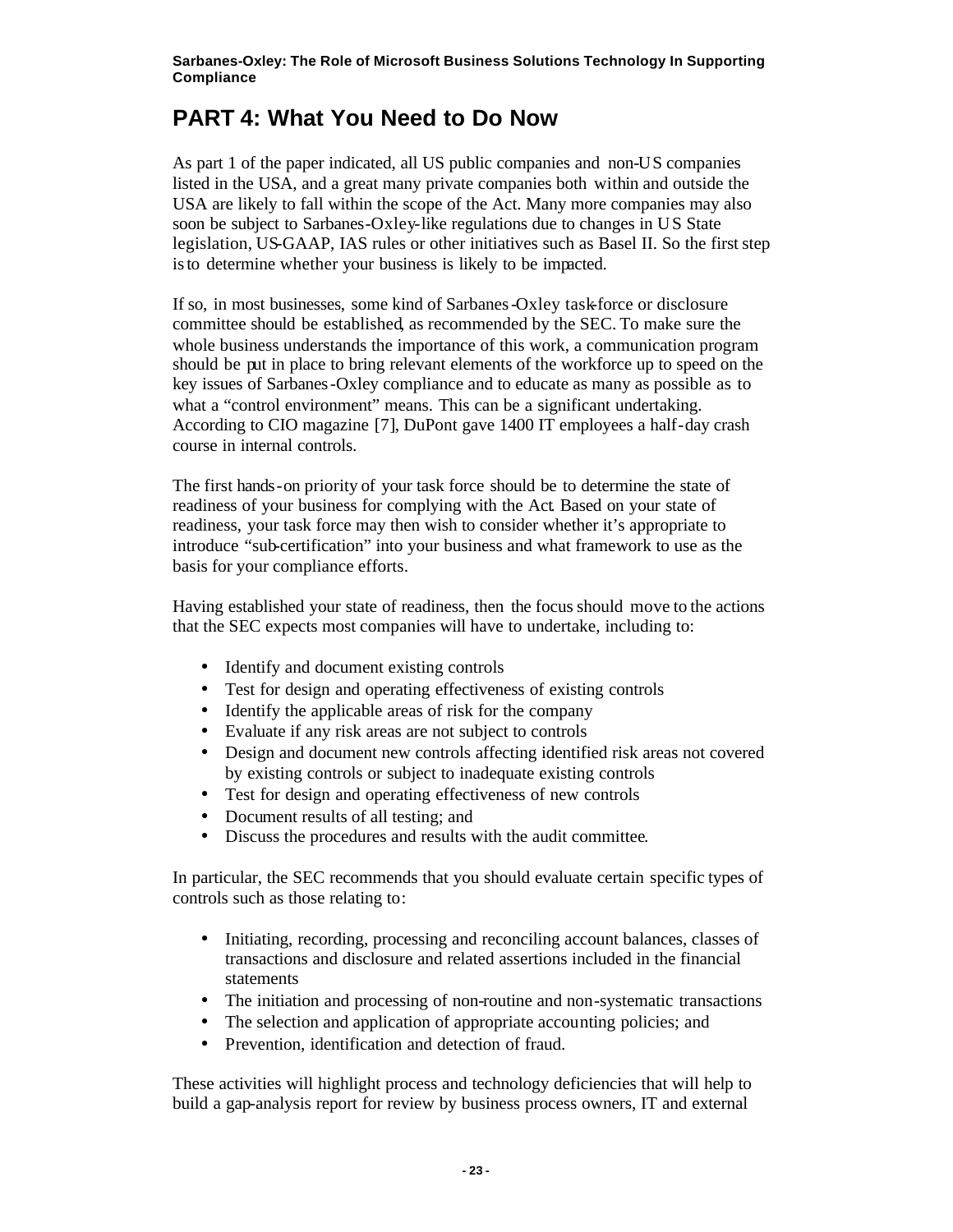application suppliers. This gap-analysis can then be used to determine if, in addition to process improvements, new or upgraded technology investments are appropriate to plug some of the gaps identified.

Application specialists from your business solutions supplier, and other Microsoft partners, can also help to identify those processes or process steps that are either fixed or variable - for example three-way matching on purchase orders – so that system administrators can "lock-down" these processes or steps if possible to prevent other users from circumventing important process controls.

Microsoft Business Solutions applications have a great many features and functions that can help your compliance experts with your Sarbanes-Oxley compliance. In some cases customers are not aware of or fully leveraging these features and functions because they have not needed to in the past. By reviewing your current business management applications through a Sarbanes-Oxley "lens" you may discover that a solid foundation for compliance already exists in your business.

# **Conclusion**

Business processes managed using Microsoft Business Solutions applications will help your compliance experts to provide you with a solid foundation for Sarbanes-Oxley compliance, especially with sections 302, 404 and 409 of the Act.

However Sarbanes-Oxley compliance won't be easy and for most businesses it will be a costly exercise. Compliance efforts will place more demands on existing resources, take time to implement and require additional funding if external expertise must be brought in to help.

But in the end compliance just makes sense – and not just to avoid new regulatory penalties. Compliance with the Act ensures that everyone involved with the business has confidence in your management, your numbers and the processes that produced them - and that's got to be good for business.